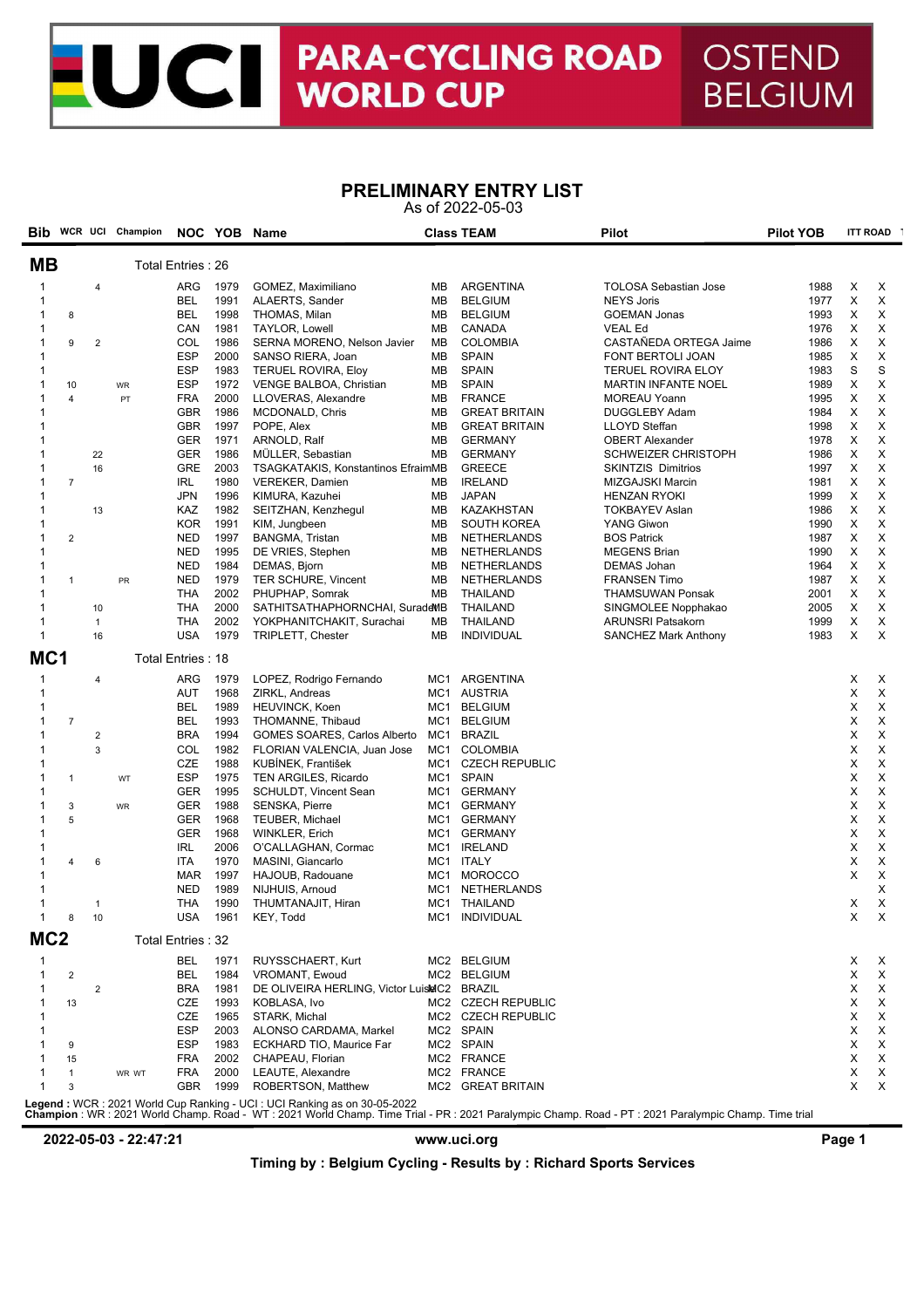# CH PARA-CYCLING ROAD OSTEND



#### **PRELIMINARY ENTRY LIST**

As of 2022-05-03

| <b>Bib</b>      |                |                | WCR UCI Champion |                          |              | NOC YOB Name                                                            |                 | <b>Class TEAM</b>       | Pilot<br><b>Pilot YOB</b>                                                                                                                              |        | <b>ITT ROAD</b> |
|-----------------|----------------|----------------|------------------|--------------------------|--------------|-------------------------------------------------------------------------|-----------------|-------------------------|--------------------------------------------------------------------------------------------------------------------------------------------------------|--------|-----------------|
| 1               |                |                |                  | <b>GBR</b>               | 1993         | TAYLOR, Ryan                                                            |                 | MC2 GREAT BRITAIN       |                                                                                                                                                        | Х      | Х               |
| 1               |                |                |                  | <b>GER</b>               | 1997         | KROMEN, Maximilian                                                      |                 | MC2 GERMANY             |                                                                                                                                                        | X      | х               |
| 1               | 8              | 18             |                  | <b>GRE</b>               | 1999         | PAPANGELIS, Nikolaos                                                    |                 | MC2 GREECE              |                                                                                                                                                        | х      | х               |
| 1               |                | 28             |                  | <b>IRL</b>               | 1986         | <b>BURNS, Chris</b>                                                     |                 | MC2 IRELAND             |                                                                                                                                                        | х      | х               |
| 1               |                |                |                  | <b>IRL</b>               | 1996         | DRUMMOND, Scott                                                         |                 | MC2 IRELAND             |                                                                                                                                                        | X      | х               |
| 1               | 12             | 18             |                  | ITA                      | 1981         | CASADEI, Andrea                                                         |                 | MC2 ITALY               |                                                                                                                                                        | х      | х               |
| 1               | $\overline{7}$ | 26             |                  | ITA                      | 1983         | RADRIZZANI, Fabio                                                       |                 | MC2 ITALY               |                                                                                                                                                        | X      | X               |
| 1               |                | 34             |                  | ITA                      | 1967         | TOPATIGH, Fabrizio                                                      |                 | MC2 ITALY               |                                                                                                                                                        | х      | х               |
| 1               |                |                |                  | <b>JPN</b>               | 1996         | KAWAMOTO, Shota                                                         |                 | MC2 JAPAN               |                                                                                                                                                        | X      | X               |
| 1               |                |                |                  | <b>KOR</b>               | 1998         | SEO, Pumseok                                                            |                 | MC2 SOUTH KOREA         |                                                                                                                                                        | х      | х               |
| 1               |                |                |                  | <b>KOR</b>               | 1995         | YEOM, Seulchan                                                          | MC2             | SOUTH KOREA             |                                                                                                                                                        | X      | х               |
| 1               |                |                |                  | <b>MAR</b>               | 1966         | BOUCHFAR, Mohamed                                                       | MC2             | <b>MOROCCO</b>          |                                                                                                                                                        | х      | х               |
| 1               | 5              |                |                  | <b>NED</b>               | 1992         | WIJNHOUD, Andre                                                         | MC2             | NETHERLANDS             |                                                                                                                                                        | X      | X               |
| 1               |                |                |                  | NZL                      | 1976         | SHARP, Fraser                                                           |                 | MC2 NEW ZEALAND         |                                                                                                                                                        | х      | х               |
| 1               | 10             |                |                  | <b>PER</b>               | 1974         | HILARIO RIMAS, Israel                                                   |                 | MC2 PERU                |                                                                                                                                                        | X      | х               |
| 1               | 6              |                |                  | <b>POR</b>               | 1979         | PINÃO, Telmo                                                            |                 | MC2 PORTUGAL            |                                                                                                                                                        | х      | х               |
| 1               |                | 25             |                  | ROU                      | 1985         | MOESCU, Eduard Mihaita                                                  |                 | MC2 ROMANIA             |                                                                                                                                                        | X      | X               |
| 1               |                | 21             |                  | SUI                      | 1974         | <b>BOLLIGER, Roger</b>                                                  |                 | MC2 SWITZERLAND         |                                                                                                                                                        | х      | х               |
| 1               |                |                |                  | SUI                      | 1998         | FREYWALD, David                                                         |                 | MC2 SWITZERLAND         |                                                                                                                                                        | X      | X               |
| 1               |                |                |                  | SWE                      | 1991         | STAHL, Kristoffer                                                       |                 | MC2 SWEDEN              |                                                                                                                                                        | X      | Х               |
| 1               |                | 3              |                  | THA                      | 1995         | MACHOSOCH, Noppadol                                                     | MC <sub>2</sub> | THAILAND                |                                                                                                                                                        | X      | х               |
| 1               |                |                |                  | <b>THA</b>               | 1977         | SAOWAHAWANICHAKIJ, Montree MC2 THAILAND                                 |                 |                         |                                                                                                                                                        | X      | X               |
| MC <sub>3</sub> |                |                |                  | Total Entries : 23       |              |                                                                         |                 |                         |                                                                                                                                                        |        |                 |
| 1               | 13             |                |                  | BEL                      | 1980         | <b>BOSMANS, Kris</b>                                                    | MC3             | <b>BELGIUM</b>          |                                                                                                                                                        | х      | х               |
| 1               |                |                |                  | BEL                      | 1982         | LEGROS, Raphael                                                         | MC3             | INDIVIDUAL              |                                                                                                                                                        | X      | X               |
| 1               | 14             |                |                  | BEL                      | 1985         | SCHELFHOUT, Diederick                                                   |                 | MC3 BELGIUM             |                                                                                                                                                        | х      | х               |
| 1               |                |                |                  | BEL                      | 1978         | VISSERS, Jan                                                            |                 | MC3 BELGIUM             |                                                                                                                                                        | х      | X               |
| 1               |                |                |                  | COL                      | 1984         | OLIVEROS FLOREZ, Ramon                                                  |                 | MC3 COLOMBIA            |                                                                                                                                                        | х      | х               |
| 1               |                | $\overline{1}$ |                  | COL                      | 1997         | PEREA ARANGO, Alejandro                                                 | MC3             | <b>COLOMBIA</b>         |                                                                                                                                                        | х      | X               |
| 1               |                |                |                  | <b>CRC</b>               | 1983         | RAABE MENDEZ, Henry Esteban                                             | MC3             | <b>COSTA RICA</b>       |                                                                                                                                                        | X      | X               |
| 1               |                |                |                  | <b>ESP</b>               | 1982         |                                                                         | MC3             | SPAIN                   |                                                                                                                                                        | х      | X               |
| 1               |                |                |                  |                          | 1989         | ARCEGA CASTILLO, Luis Javier                                            |                 |                         |                                                                                                                                                        | X      | х               |
| 1               | 8              |                |                  | <b>ESP</b>               | 1990         | SANTAS ASENSIO, Eduardo                                                 |                 | MC3 SPAIN<br>MC3 FRANCE |                                                                                                                                                        |        | х               |
| 1               | 5              |                | WT               | <b>FRA</b>               |              | BOUZIANI, Florian                                                       |                 | MC3 FRANCE              |                                                                                                                                                        | х      | х               |
| 1               | 10             |                |                  | <b>FRA</b><br><b>GBR</b> | 2001<br>1999 | SICOT, Valentin<br><b>GRAHAM, Finlay</b>                                | MC3             | <b>GREAT BRITAIN</b>    |                                                                                                                                                        | х<br>х | X               |
| 1               | 6<br>3         |                |                  | GBR                      | 1989         |                                                                         | MC3             | <b>GREAT BRITAIN</b>    |                                                                                                                                                        | X      | X               |
| 1               |                |                | PR PT            | <b>GER</b>               | 1971         | WATSON, Benjamin<br>RUDNICKI, Andreas                                   | MC3             | GERMANY                 |                                                                                                                                                        | х      | X               |
| 1               |                |                |                  | GER                      | 1966         | SACHER, Wolfgang                                                        | MC3             | GERMANY                 |                                                                                                                                                        | х      | х               |
| 1               | $\overline{2}$ |                |                  | GER                      | 1982         | SCHINDLER, Matthias                                                     | MC3             | GERMANY                 |                                                                                                                                                        | х      | х               |
| 1               |                |                |                  | GER                      | 1985         | <b>WARIAS, Steffen</b>                                                  | MC3             | GERMANY                 |                                                                                                                                                        | X      | х               |
| 1               |                |                |                  | IRL                      | 1986         | MURPHY, Thomas                                                          | MC3             | IRELAND                 |                                                                                                                                                        | х      | X               |
| 1               |                |                |                  | <b>JPN</b>               | 1985         | FUJITA, Masaki                                                          | MC3             | JAPAN                   |                                                                                                                                                        | X      | х               |
| 1               |                |                |                  | <b>KOR</b>               | 1978         | JIN, Yongsik                                                            | MC3             | SOUTH KOREA             |                                                                                                                                                        | х      | X               |
| 1               | $\overline{1}$ |                |                  | NED                      | 1995         | <b>BOERSMA, Stijn</b>                                                   | MC3             | NETHERLANDS             |                                                                                                                                                        | X      | х               |
| 1               |                |                |                  | <b>NED</b>               | 1977         | EIJKMAN, Wouter                                                         | MC <sub>3</sub> | NETHERLANDS             |                                                                                                                                                        | х      | х               |
| 1               | $\overline{7}$ | 11             |                  | <b>USA</b>               | 1996         | MIDDLESTAEDT, Noah                                                      | MC3 USA         |                         |                                                                                                                                                        | X      | X               |
| MC4             |                |                |                  | Total Entries: 27        |              |                                                                         |                 |                         |                                                                                                                                                        |        |                 |
| 1               |                |                |                  | BEL                      | 1986         | <b>CLINCKE, Louis</b>                                                   |                 | MC4 BELGIUM             |                                                                                                                                                        | Х      | Х               |
| 1               |                |                |                  | BEL                      | 1974         | <b>DUTRIEUX, Thierry</b>                                                |                 | MC4 BELGIUM             |                                                                                                                                                        | X      | х               |
| 1               |                |                |                  | BEL                      | 1998         | THIERENS, Jarno                                                         |                 | MC4 BELGIUM             |                                                                                                                                                        | X      | Х               |
| 1               |                | $\mathbf{1}$   |                  | <b>BRA</b>               | 1976         | GRIZANTE, André Luiz                                                    |                 | MC4 BRAZIL              |                                                                                                                                                        | х      | х               |
| 1               |                | $\sqrt{2}$     |                  | COL                      | 1987         | ROBINSON JARAMILLO, Joseph                                              |                 | MC4 COLOMBIA            |                                                                                                                                                        | х      | Х               |
| 1               |                | 8              |                  | DEN                      | 1987         | JENSEN, Sebastian                                                       |                 | MC4 DENMARK             |                                                                                                                                                        | х      | х               |
| 1               |                |                |                  | <b>ESP</b>               | 1977         | HIGUERA RODRIGUEZ, Oscar                                                |                 | MC4 SPAIN               |                                                                                                                                                        | X      | X               |
| 1               | 6              |                |                  | <b>ESP</b>               | 1997         | JIMENEZ GUTIERREZ, Juan AlbertoMC4 SPAIN                                |                 |                         |                                                                                                                                                        | х      | х               |
| 1               |                |                |                  | <b>FRA</b>               | 1988         | BEAUMONT, Jérôme                                                        |                 | MC4 INDIVIDUAL          |                                                                                                                                                        | X      | х               |
| 1               | $\overline{4}$ |                |                  | <b>FRA</b>               | 1984         | CARLIER, Mickael                                                        |                 | MC4 FRANCE              |                                                                                                                                                        | х      | х               |
| 1               |                |                | WT               | <b>GBR</b>               | 1995         | PEASGOOD, George                                                        |                 | MC4 GREAT BRITAIN       |                                                                                                                                                        | X      | х               |
|                 |                |                |                  |                          |              |                                                                         |                 |                         |                                                                                                                                                        |        |                 |
|                 |                |                |                  |                          |              | Legend: WCR: 2021 World Cup Ranking - UCI: UCI Ranking as on 30-05-2022 |                 |                         | Champion : WR : 2021 World Champ. Road - WT : 2021 World Champ. Time Trial - PR : 2021 Paralympic Champ. Road - PT : 2021 Paralympic Champ. Time trial |        |                 |

**2022-05-03 - 22:47:21 www.uci.org Page 2**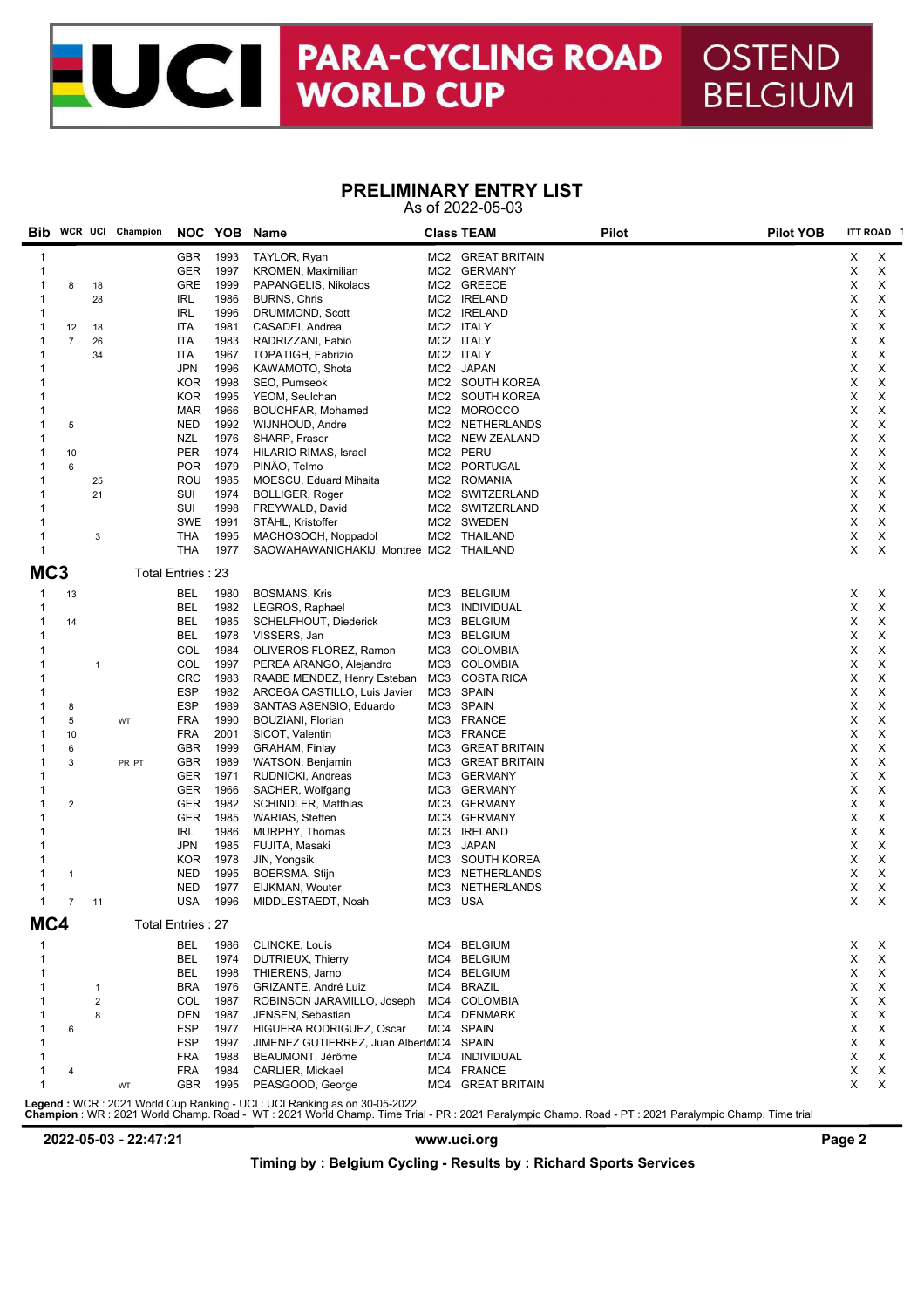### JCI **PARA-CYCLING ROAD WORLD CUP**

### OSTEND **BELGIUM**

### **PRELIMINARY ENTRY LIST**

As of 2022-05-03

| <b>Bib</b>      |                |                | WCR UCI Champion |                    |      | NOC YOB Name                                                            |     | <b>Class TEAM</b><br>Pilot<br><b>Pilot YOB</b>                                                                                                    |   | ITT ROAD |
|-----------------|----------------|----------------|------------------|--------------------|------|-------------------------------------------------------------------------|-----|---------------------------------------------------------------------------------------------------------------------------------------------------|---|----------|
| $\mathbf 1$     |                |                |                  | <b>GER</b>         | 1959 | HANISCH, Martin                                                         |     | MC4 GERMANY                                                                                                                                       | х | х        |
| 1               |                |                |                  | GER                | 1980 | SCHÄFER, Thomas                                                         | MC4 | <b>GERMANY</b>                                                                                                                                    | х | х        |
| 1               |                |                |                  | <b>IRL</b>         | 1988 | GRIMES, Ronan                                                           | MC4 | IRELAND                                                                                                                                           | Х | х        |
| 1               |                |                |                  | <b>IRL</b>         | 1983 | NALUSWA, Ivan                                                           | MC4 | <b>IRELAND</b>                                                                                                                                    | х | х        |
| 1               |                |                |                  | ITA                | 1970 | CAZZARO, Paolo                                                          | MC4 | ITALY                                                                                                                                             | Х | х        |
| 1               | $\mathbf{1}$   | 14             |                  | ITA                | 1970 | PITTACOLO, Michele                                                      | MC4 | ITALY                                                                                                                                             | х | х        |
| 1               |                |                |                  | NED                | 2003 | <b>BUUR, Hidde</b>                                                      | MC4 | NETHERLANDS                                                                                                                                       | х | х        |
| 1               |                |                |                  | <b>NED</b>         | 1997 | DRENTH, Matthijs                                                        | MC4 | NETHERLANDS                                                                                                                                       | х | х        |
| 1               |                | 8              |                  | <b>NOR</b>         | 2003 | TOUYA, Kevin                                                            | MC4 | NORWAY                                                                                                                                            | X | х        |
| 1               |                | 19             |                  | <b>POL</b>         | 1989 | <b>BERTOLIN, Bartlomiej</b>                                             | MC4 | POLAND                                                                                                                                            | х | х        |
| 1               | 11             |                |                  | SUI                | 1984 | BERNASCONI, Fabio                                                       |     | MC4 SWITZERLAND                                                                                                                                   | Х | х        |
| 1               | 12             | 28             |                  | SUI                | 1968 | <b>GARNIER, Laurent</b>                                                 | MC4 | SWITZERLAND                                                                                                                                       | х | х        |
| 1               |                | 25             |                  | SUI                | 1993 | ZEMP, Timothy                                                           | MC4 | SWITZERLAND                                                                                                                                       | X | х        |
| 1               |                | 19             |                  | USA                | 1983 | HOWARD, Christopher James                                               | MC4 | INDIVIDUAL                                                                                                                                        | х | Х        |
| $\mathbf{1}$    |                | 22             |                  | USA                | 1975 | REILLY, Francis                                                         | MC4 | INDIVIDUAL                                                                                                                                        | х | х        |
| $\mathbf{1}$    | 8              | 14             |                  | USA                | 1994 | TERRELL, John                                                           |     | MC4 USA                                                                                                                                           | X | Х        |
| MC <sub>5</sub> |                |                |                  | Total Entries : 24 |      |                                                                         |     |                                                                                                                                                   |   |          |
| 1               |                | 24             |                  | AUT                | 2001 | LÄSSER, Franz-Josef                                                     |     | MC5 AUSTRIA                                                                                                                                       | X | X        |
| 1               |                |                |                  | BEL                | 1968 | AMPE, Diederik                                                          |     | MC5 BELGIUM                                                                                                                                       | X | X        |
| 1               |                |                |                  | BEL                | 1982 | DE FEYTER, Ken                                                          |     | MC5 BELGIUM                                                                                                                                       | х | х        |
| 1               |                |                |                  | BEL                | 1991 | <b>VERSCHAEREN, Niels</b>                                               |     | MC5 BELGIUM                                                                                                                                       | X | X        |
| 1               |                | $\mathbf{1}$   | WR               | <b>BRA</b>         | 1987 | <b>MOURO CHAMAN, Lauro Cesar</b>                                        |     | MC5 BRAZIL                                                                                                                                        | X | X        |
| 1               | 13             |                |                  | COL                | 1992 | MATIZ RUIZ, Edwin Fabian                                                |     | MC5 COLOMBIA                                                                                                                                      | X | X        |
| 1               | $\overline{7}$ |                |                  | COL                | 1997 | VARGAS VILLANUEVA, Carlos AndM65 COLOMBIA                               |     |                                                                                                                                                   | X | X        |
| 1               |                | 24             |                  | DEN                | 1975 | <b>GERDING, Jesper</b>                                                  |     | MC5 DENMARK                                                                                                                                       | X | X        |
| 1               |                | 3              |                  | DEN                | 1968 | <b>OLSEN, Niels</b>                                                     |     | MC5 DENMARK                                                                                                                                       | х | X        |
| 1               |                |                |                  | <b>ESP</b>         | 1986 | RAMOS SANCHEZ, Damian                                                   |     | MC5 SPAIN                                                                                                                                         | X | х        |
| 1               | 11             |                |                  | <b>ESP</b>         | 1976 | SANCHEZ NAVARRO, Juan AntonidMC5 SPAIN                                  |     |                                                                                                                                                   | X | X        |
| 1               | 3              |                |                  | <b>FRA</b>         | 1998 | FOULON, Dorian                                                          |     | MC5 FRANCE                                                                                                                                        | X |          |
| 1               | $\overline{2}$ |                | PR               | <b>FRA</b>         | 1988 | LE CUNFF, Kevin                                                         |     | MC5 FRANCE                                                                                                                                        | X | X        |
|                 |                |                |                  | <b>GBR</b>         | 1978 | <b>BJERGFELT, William</b>                                               |     | MC5 GREAT BRITAIN                                                                                                                                 | X | X        |
|                 |                |                |                  | <b>GBR</b>         | 1998 | JONES, Alex                                                             |     | MC5 GREAT BRITAIN                                                                                                                                 | X | X        |
|                 |                |                |                  | GER                | 1986 | DÖRING, Fabian                                                          |     | MC5 GERMANY                                                                                                                                       | X | X        |
|                 |                |                |                  | GER                | 1996 | KLINGE, Jakob                                                           |     | MC5 GERMANY                                                                                                                                       | X | X        |
| 1               | 6              |                |                  | HUN                | 1998 | WERMESER, Zsombor                                                       |     | MC5 HUNGARY                                                                                                                                       | X | X        |
| 1               |                |                |                  | IRL                | 1979 | <b>WALLS, Dominic</b>                                                   |     | MC5 IRELAND                                                                                                                                       | X | X        |
| 1               | 5              | 21             |                  | ITA                | 1984 | TARLAO, Andrea                                                          |     | MC5 ITALY                                                                                                                                         | X | X        |
| 1               | $\overline{1}$ |                | WT PT            | NED                | 1985 | ABRAHAM GEBRU, Daniel                                                   |     | MC5 NETHERLANDS                                                                                                                                   | X | X        |
| 1               |                |                |                  | NED                | 1980 | HANSMA, Bram                                                            | MC5 | NETHERLANDS                                                                                                                                       | X | X        |
| 1               | 4              |                |                  | <b>NED</b>         | 1991 | VAN DE POL, Martin                                                      | MC5 | NETHERLANDS                                                                                                                                       | X | х        |
| $\mathbf{1}$    |                | 21             |                  | <b>USA</b>         | 1976 | PITMAN, Kyle                                                            |     | MC5 INDIVIDUAL                                                                                                                                    | X | X        |
| MH <sub>1</sub> |                |                |                  | Total Entries: 11  |      |                                                                         |     |                                                                                                                                                   |   |          |
| 1               | 8              | 8              |                  | AUT                | 1970 | <b>BACHMAIER, Ernst</b>                                                 |     | MH1 AUSTRIA                                                                                                                                       | X | Х        |
| 1               | $\mathbf{1}$   |                |                  | <b>BEL</b>         | 1996 | HORDIES, Maxime                                                         |     | MH1 BELGIUM                                                                                                                                       | X | X        |
| 1               | 3              |                |                  | <b>CZE</b>         | 1993 | JAHODA, Patrik                                                          |     | MH1 CZECH REPUBLIC                                                                                                                                | X | X        |
| 1               |                |                |                  | CZE                | 1985 | KOVÁŘ, Pavel                                                            |     | MH1 CZECH REPUBLIC                                                                                                                                | х | х        |
| 1               | 4              |                |                  | FIN                | 1975 | POLVI, Teppo                                                            |     | MH1 FINLAND                                                                                                                                       | х | х        |
|                 | 2              | 2              | WT               | ITA                | 1969 | CORNEGLIANI, Fabrizio                                                   |     | MH1 ITALY                                                                                                                                         | Х | Х        |
| 1               | 10             | 4              |                  | <b>POL</b>         | 1990 | MIKOLAJCZYK, Rafal                                                      |     | MH1 POLAND                                                                                                                                        | Х | х        |
| 1               |                |                |                  | <b>POL</b>         | 1983 | SZCZEPANKIEWICZ, Miroslaw                                               |     | MH1 POLAND                                                                                                                                        | х | Х        |
| 1               |                |                | WR PT            | RSA                | 1980 | DU PREEZ, Nicolas Pieter                                                |     | MH1 SOUTH AFRICA                                                                                                                                  | х | х        |
| 1               | 6              | $\overline{7}$ |                  | SUI                | 1992 | FRÜH, Benjamin                                                          |     | MH1 SWITZERLAND                                                                                                                                   | х | х        |
|                 | 5              | 6              |                  | SUI                | 1983 | TUOR, Alain                                                             |     | MH1 SWITZERLAND                                                                                                                                   | X | х        |
| MH <sub>2</sub> |                |                |                  | Total Entries: 12  |      |                                                                         |     |                                                                                                                                                   |   |          |
|                 | 5              |                |                  | AUT                | 1959 | SCHATTAUER, Wolfgang                                                    |     | MH2 AUSTRIA                                                                                                                                       | Х | х        |
| 1               | 9              |                |                  | BEL                | 1965 | HINDRICQ, Christophe                                                    |     | MH2 BELGIUM                                                                                                                                       | х | х        |
| 1               |                |                |                  | CAN                | 1983 | KINNIE, Matthew                                                         |     | MH2 CANADA                                                                                                                                        | X | Х        |
|                 |                |                |                  |                    |      | Legend: WCR: 2021 World Cup Ranking - UCI: UCI Ranking as on 30-05-2022 |     | Champion: WR: 2021 World Champ. Road - WT: 2021 World Champ. Time Trial - PR: 2021 Paralympic Champ. Road - PT: 2021 Paralympic Champ. Time trial |   |          |

**2022-05-03 - 22:47:21 www.uci.org Page 3**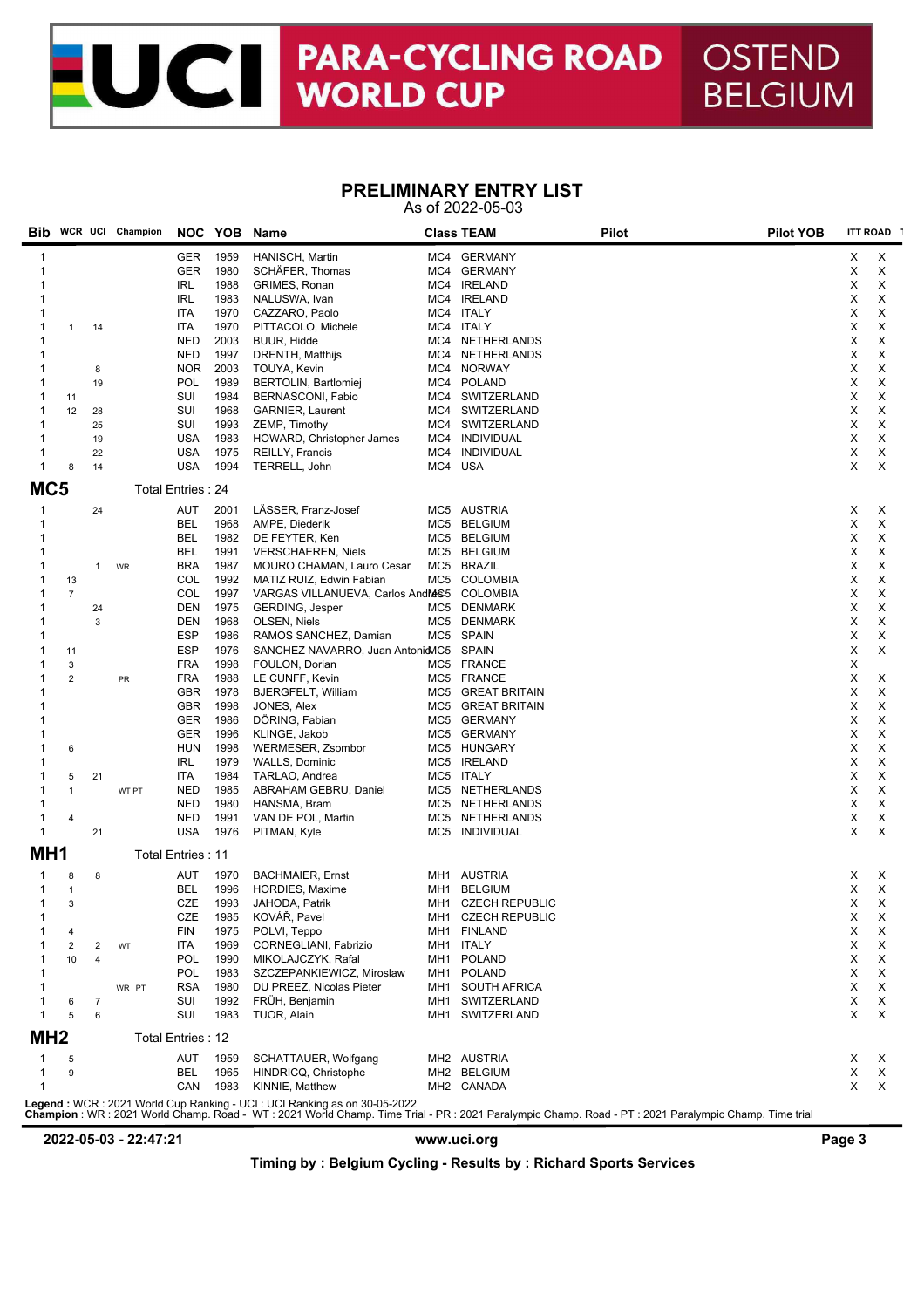### CH PARA-CYCLII PARA-CYCLING ROAD OSTEND

### **PRELIMINARY ENTRY LIST**

As of 2022-05-03

| Bib             |                         |          | WCR UCI Champion |                          | NOC YOB      | Name                               |            | <b>Class TEAM</b>         | Pilot | <b>Pilot YOB</b> | <b>ITT ROAD</b> |        |
|-----------------|-------------------------|----------|------------------|--------------------------|--------------|------------------------------------|------------|---------------------------|-------|------------------|-----------------|--------|
| -1              | 1                       |          | PT               | ESP                      | 1979         | GARROTE MUÑOZ, Sergio              |            | MH2 SPAIN                 |       |                  | х               | X      |
| 1               | $\overline{\mathbf{c}}$ |          | PR               | <b>FRA</b>               | 1992         | JOUANNY, Florian                   |            | MH2 FRANCE                |       |                  | х               | х      |
| 1               | $\overline{4}$          |          |                  | <b>FRA</b>               | 1966         | MARCHAL, Christophe                |            | MH2 FRANCE                |       |                  | х               | х      |
|                 | 3                       |          |                  | <b>ISR</b>               | 1983         | HASDAI, Amit                       |            | MH2 ISRAEL                |       |                  | х               | х      |
| 1               |                         |          | WR WT            | ITA                      | 1971         | MAZZONE, Luca                      |            | MH2 ITALY                 |       |                  | Χ               | х      |
| 1               |                         | 8        |                  | ITA                      | 1977         | RIZZATO, Omar                      |            | MH2 ITALY                 |       |                  | X               | х      |
| 1               |                         |          |                  | POL                      | 1988         | KOMOROWSKI, Hubert                 |            | MH2 POLAND                |       |                  | Χ               | X      |
| 1               | 6                       | 1        |                  | THA                      | 2000         | YANARUEDEE, Phongchai              |            | MH2 THAILAND              |       |                  | х               | X      |
| $\mathbf 1$     | 8                       |          |                  | THA                      | 1998         | YANARUEDEE, Phongsa                |            | MH2 THAILAND              |       |                  | X               | X      |
| MH <sub>3</sub> |                         |          |                  | Total Entries: 47        |              |                                    |            |                           |       |                  |                 |        |
| 1               | 8                       |          |                  | BEL                      | 1981         | DEBERG, Jean-Francois              | МНЗ        | <b>BELGIUM</b>            |       |                  | X               | X      |
| 1               |                         |          |                  | <b>BEL</b>               | 2004         | <b>MERTENS, Staf</b>               | МНЗ        | <b>BELGIUM</b>            |       |                  | X               | X      |
| 1               |                         |          |                  | <b>BEL</b>               | 1985         | PERLAUX, Arnaud                    | МНЗ        | <b>INDIVIDUAL</b>         |       |                  | X               | X      |
|                 |                         |          |                  | <b>BEL</b>               | 1995         | <b>TOUSSAINT, Louis</b>            | МНЗ        | INDIVIDUAL                |       |                  | X               | X      |
|                 |                         |          |                  | <b>BEL</b>               | 1979         | VAN LOOY, Christophe               | МНЗ        | <b>BELGIUM</b>            |       |                  | X               | X      |
|                 |                         |          |                  | <b>BEL</b>               | 1991         | WOUTERS, Jérôme                    | МНЗ        | INDIVIDUAL                |       |                  | Χ               | х      |
|                 |                         |          |                  | CAN                      | 1986         | DESJARDINS, Joey                   | МНЗ        | CANADA                    |       |                  | X               | X      |
|                 |                         |          |                  | CAN                      | 1990         | HYNDMAN, Alex                      |            | MH3 CANADA                |       |                  | X               | X      |
| 1               |                         | 19       |                  | CAN                      | 1982         | MOREAU, Charles                    | МНЗ        | CANADA                    |       |                  | X               | X      |
|                 |                         |          |                  | CZE                      | 1979         | DĚCKÝ, Pavel                       |            | MH3 CZECH REPUBLIC        |       |                  | Χ               | х      |
| 1               |                         |          |                  | <b>CZE</b>               | 1966         | MOŠNIČKA, Tomáš                    | МНЗ        | <b>CZECH REPUBLIC</b>     |       |                  | X               | X      |
| 1               |                         | 8        |                  | <b>DEN</b>               | 1985         | GYLDENØHR, Christian               | МНЗ        | <b>DENMARK</b>            |       |                  | X               | X      |
| $\mathbf 1$     | 9                       |          |                  | <b>ESP</b>               | 1979         | GARCIA-MARQUINA CASCALLANAMH3      |            | <b>SPAIN</b>              |       |                  | X               | X      |
| 1               |                         |          |                  | <b>ESP</b>               | 1987         | GONZALEZ LORENTE, Javier           |            | MH3 SPAIN                 |       |                  | Χ               | х      |
| 1               |                         |          |                  | <b>ESP</b>               | 1971         | RIDER IBAÑEZ, Israel               |            | MH3 SPAIN                 |       |                  | X               | X      |
|                 |                         |          |                  | <b>FIN</b>               | 1975         | KOVALAINEN, Marko                  |            | MH3 FINLAND               |       |                  | X               | X      |
| 1               |                         | 10       |                  | <b>FIN</b>               | 1973         | PELTOPURO, Jani                    |            | MH3 FINLAND               |       |                  | X               | X      |
| -1              |                         |          |                  | <b>FRA</b>               | 1975         | LERAY, Grégory                     |            | MH3 FRANCE                |       |                  | Χ               | х      |
|                 |                         |          |                  | <b>FRA</b>               | 1968         | NARCE, ludovic                     | МНЗ        | FRANCE                    |       |                  | X               | X      |
| -1              |                         |          |                  | <b>FRA</b>               | 1985         | NUNES, Mathieu                     |            | MH3 FRANCE                |       |                  | X               | X      |
| -1              |                         | 50       |                  | <b>FRA</b>               | 1992         | QUAILE, Johan                      |            | MH3 FRANCE                |       |                  | X               | X      |
|                 | $\overline{2}$          |          | WR               | <b>FRA</b>               | 1973         | TARSIM, Riadh                      |            | MH3 FRANCE                |       |                  | Χ               | х      |
| 1               |                         |          |                  | <b>GBR</b>               | 1977         | HOPWOOD, Dan                       |            | MH3 GREAT BRITAIN         |       |                  | X               | X      |
|                 |                         |          |                  | <b>GBR</b>               | 1983         | JONES, Luke                        |            | MH3 GREAT BRITAIN         |       |                  | X               | X      |
|                 |                         |          |                  | <b>GER</b>               | 1983         | <b>HERTER, Johannes</b>            | МНЗ        | GERMANY                   |       |                  | X               | X      |
|                 |                         |          |                  | <b>GER</b>               | 1977         | <b>MERKLEIN, Vico</b>              |            | MH3 GERMANY               |       |                  | X               | х      |
|                 |                         |          |                  | <b>GER</b><br><b>GER</b> | 1983         | PARNACK, Rene                      |            | MH3 GERMANY               |       |                  | X<br>X          | X<br>X |
|                 |                         |          |                  | <b>ISL</b>               | 1981<br>1976 | SEIFART, Steffen                   | МНЗ<br>МНЗ | GERMANY<br><b>ICELAND</b> |       |                  | X               | X      |
|                 |                         |          |                  | ITA                      | 1977         | LARUSSON, Arnar<br>CORTINI, Davide |            | MH3 ITALY                 |       |                  | X               | х      |
|                 |                         | 28<br>32 |                  | ITA                      | 1980         | <b>MESTRONI, Federico</b>          |            | MH3 ITALY                 |       |                  | X               | X      |
| -1              |                         | 19       |                  | ITA                      | 1992         | PINI, Martino                      |            | MH3 ITALY                 |       |                  | X               | X      |
| 1               |                         | 23       |                  | ITA                      | 1997         | TESTA, Mirko                       | МНЗ        | ITALY                     |       |                  | X               | х      |
| 1               |                         |          |                  | <b>KOR</b>               | 1975         | KIM, Youngki                       | МНЗ        | <b>SOUTH KOREA</b>        |       |                  | X               | х      |
| 1               |                         |          |                  | <b>MAR</b>               | 1992         | EL BOUAZZAOUI, Mohamed AmineMH3    |            | <b>MOROCCO</b>            |       |                  | X               | X      |
| 1               |                         |          |                  | <b>NED</b>               | 1984         | BITO, Sidney                       | МНЗ        | NETHERLANDS               |       |                  | X               | X      |
| 1               | 10                      |          |                  | <b>NED</b>               | 1975         | HIELKEMA, Mischa                   |            | MH3 NETHERLANDS           |       |                  | Χ               | X      |
| -1              | 5                       |          |                  | <b>NED</b>               | 1973         | MEKENKAMP, Mark                    |            | MH3 NETHERLANDS           |       |                  | Х               | Х      |
|                 |                         |          |                  | <b>NOR</b>               | 1972         | SLETTEN, Øivind                    |            | MH3 NORWAY                |       |                  | X               | X      |
|                 | $\overline{7}$          |          |                  | POL                      | 1983         | SZUMIEC, Rafal                     |            | MH3 POLAND                |       |                  | х               | X      |
|                 |                         |          |                  | <b>RSA</b>               | 1980         | JANSE VAN RENSBURG, Johan          |            | MH3 SOUTH AFRICA          |       |                  | х               | X      |
|                 |                         | 35       |                  | <b>SLO</b>               | 1993         | DOPLIHAR, Anej                     |            | MH3 SLOVENIA              |       |                  | х               | X      |
|                 |                         |          |                  | SUI                      | 1960         | BERSET, Jean-Marc                  |            | MH3 SWITZERLAND           |       |                  | X               | X      |
|                 |                         | 39       |                  | <b>SVK</b>               | 1977         | HUDEC, Miloš                       |            | MH3 SLOVAKIA              |       |                  | х               | X      |
|                 |                         | 23       |                  | <b>USA</b>               | 1983         | DANIELS, Owen                      |            | MH3 INDIVIDUAL            |       |                  | X               | X      |
|                 |                         | 28       |                  | <b>USA</b>               | 1990         | LYONS, Brandon                     | MH3 USA    |                           |       |                  | X               | X      |
| 1               | 4                       | 19       |                  | <b>USA</b>               | 1980         | PINNEY, Eric Ryan                  | MH3 USA    |                           |       |                  | X               | X      |

Legend : WCR : 2021 World Cup Ranking - UCI : UCI Ranking as on 30-05-2022<br>Champion : WR : 2021 World Champ. Road - WT : 2021 World Champ. Time Trial - PR : 2021 Paralympic Champ. Road - PT : 2021 Paralympic Champ. Time t

**2022-05-03 - 22:47:21 www.uci.org Page 4**

**BELGIUM**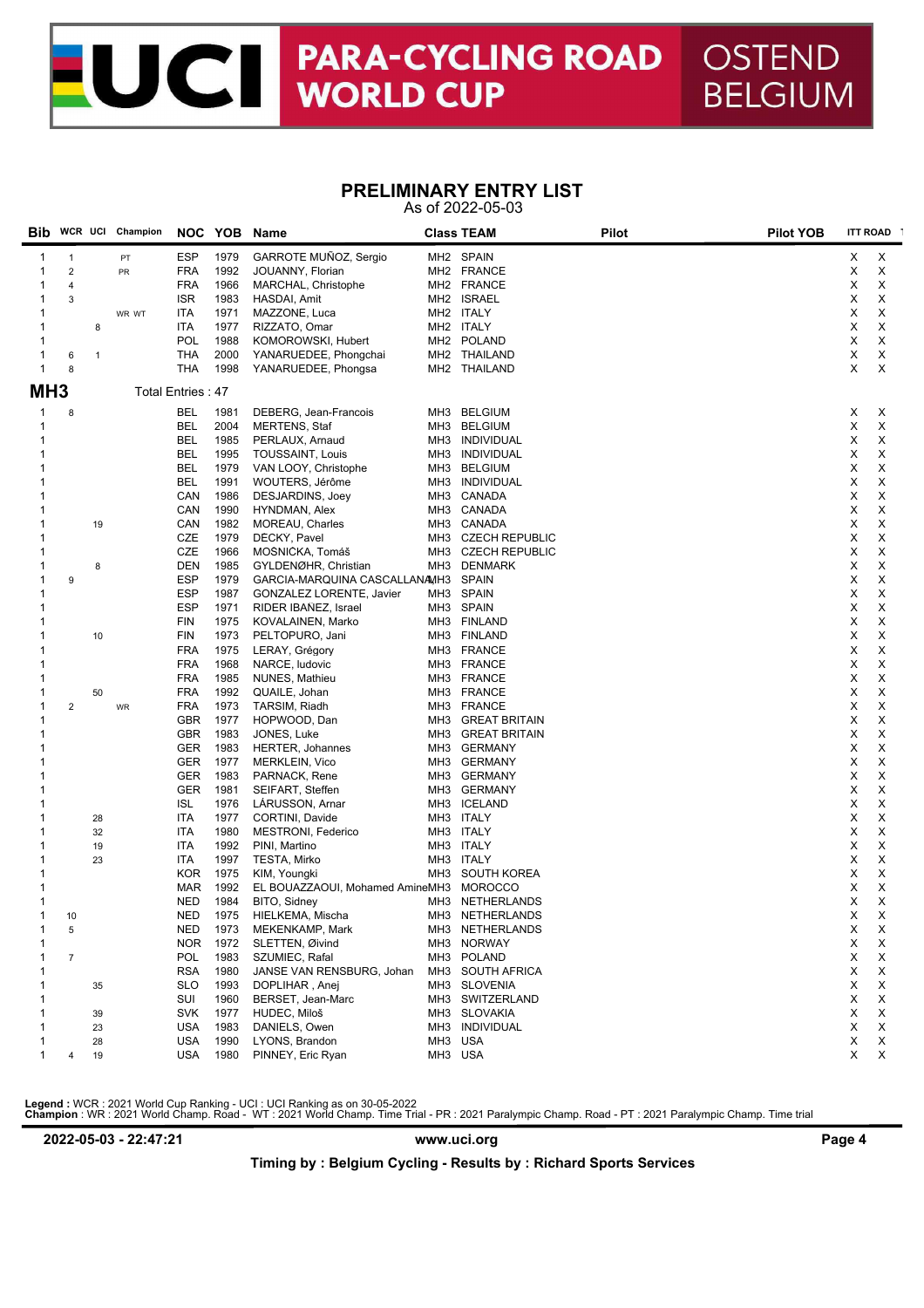## UCC PARA-CYCLING ROAD OSTEND<br>WORLD CUP BELGIUM

### **PRELIMINARY ENTRY LIST**

As of 2022-05-03

| Bib.            |                         |                         | WCR UCI Champion      |                          |              | NOC YOB Name                                                               |                 | Pilot<br><b>Class TEAM</b><br><b>Pilot YOB</b>                                                                                                         |        | <b>ITT ROAD</b> |
|-----------------|-------------------------|-------------------------|-----------------------|--------------------------|--------------|----------------------------------------------------------------------------|-----------------|--------------------------------------------------------------------------------------------------------------------------------------------------------|--------|-----------------|
| MH4             |                         |                         | Total Entries: 33     |                          |              |                                                                            |                 |                                                                                                                                                        |        |                 |
|                 | 8                       | 14                      |                       | AUT                      | 1982         | GRITSCH, Alexander                                                         |                 | MH4 AUSTRIA                                                                                                                                            | х      | X               |
| 1               |                         |                         |                       | BEL                      | 1981         | <b>KEPPENS, Steve</b>                                                      | MH4             | <b>BELGIUM</b>                                                                                                                                         | X      | X               |
| 1               |                         |                         |                       | BEL                      | 1975         | OUESLATI, Mehdi                                                            |                 | MH4 INDIVIDUAL                                                                                                                                         | х      | X               |
| 1               |                         |                         |                       | BEL                      | 1987         | VAN DE STEENE, Jonas                                                       | MH4             | <b>BELGIUM</b>                                                                                                                                         | х      | X               |
|                 |                         | 5                       |                       | <b>BRA</b>               | 1992         | BARRETO DA CRUZ, Rayr                                                      |                 | MH4 BRAZIL                                                                                                                                             | х      | X               |
| 1               |                         | 3                       |                       | <b>BRA</b>               | 1979         | <b>LEAL FREITAS, Ulisses</b>                                               |                 | MH4 BRAZIL                                                                                                                                             | х      | X               |
| 1               |                         |                         |                       | <b>DEN</b>               | 1980         | CHRISTIANSEN, Kim                                                          |                 | MH4 DENMARK                                                                                                                                            | X      | X               |
| 1               | 4                       |                         |                       | <b>FRA</b>               | 1990         | <b>BOSREDON, Mathieu</b>                                                   |                 | MH4 FRANCE                                                                                                                                             | х      | X               |
|                 | 11                      | 31                      |                       | <b>FRA</b>               | 1998         | FRITSCH, Joseph                                                            |                 | MH4 FRANCE                                                                                                                                             | х      | X               |
|                 |                         |                         |                       | <b>GBR</b>               | 1966         | <b>ALLEN, Mark</b>                                                         |                 | MH4 GREAT BRITAIN                                                                                                                                      | х      | X               |
|                 |                         |                         |                       | <b>GBR</b>               | 1989         | <b>BROOKE-TURNER, Alex</b>                                                 |                 | MH4 GREAT BRITAIN                                                                                                                                      | X      | X               |
|                 |                         |                         |                       | <b>GER</b>               | 1964         | JEFFRÉ, Bernd                                                              |                 | MH4 GERMANY                                                                                                                                            | х      | X               |
|                 |                         |                         |                       | HUN                      | 1969         | NAGYMÁTÉ, Sándor                                                           |                 | MH4 HUNGARY                                                                                                                                            | х      | X               |
|                 |                         |                         |                       | <b>HUN</b>               | 1975         | VASZIL, György                                                             |                 | MH4 HUNGARY                                                                                                                                            | х      | X               |
|                 |                         |                         |                       | <b>IRL</b>               | 1988         | MACSORLEY, Allister                                                        |                 | MH4 IRELAND                                                                                                                                            | X      | X               |
| 1               |                         |                         |                       | <b>IRL</b>               | 1970         | MURNANE, Ray                                                               |                 | MH4 IRELAND                                                                                                                                            | х      | X               |
| 1               | 12                      |                         |                       | <b>IRL</b>               | 1969         | SLEVIN, Declan                                                             |                 | MH4 IRELAND                                                                                                                                            | X      | X               |
| 1               |                         | 36                      |                       | ITA                      | 1986         | D'ONOFRIO, Alessandro                                                      |                 | MH4 ITALY                                                                                                                                              | х      | X               |
| 1               |                         | 22                      |                       | ITA                      | 1975         | GIAGNONI, Christian                                                        |                 | MH4 ITALY                                                                                                                                              | х      | X               |
| 1               |                         | 33                      |                       | ITA                      | 1982         | MARINI, Damiano                                                            |                 | MH4 ITALY                                                                                                                                              | х      | X               |
|                 | 3                       |                         |                       | <b>NED</b>               | 1977         | SCHIPPER, Geert                                                            |                 | MH4 NETHERLANDS                                                                                                                                        | X      | X               |
| 1               | $\overline{7}$          | 19                      |                       | POL<br><b>POR</b>        | 1974<br>1978 | WILK, Rafal<br>NEVES, Carlos                                               |                 | MH4 POLAND                                                                                                                                             | х      | X               |
| 1               |                         |                         |                       | <b>POR</b>               | 1985         | PACHECO, Flávio                                                            |                 | MH4 PORTUGAL<br>MH4 PORTUGAL                                                                                                                           | X<br>х | X<br>X          |
|                 |                         |                         |                       | SUI                      | 1984         | CHAMMARTIN, Nicolas                                                        |                 | MH4 SWITZERLAND                                                                                                                                        | х      | X               |
| 1               |                         | 41<br>38                |                       | SUI                      | 1979         | LÖTSCHER, Tobias                                                           |                 | MH4 SWITZERLAND                                                                                                                                        | х      | X               |
|                 | 9                       | 25                      |                       | SUI                      | 1999         | RECHER, Fabian                                                             |                 | MH4 SWITZERLAND                                                                                                                                        | X      | X               |
| 1               |                         | 39                      |                       | <b>SVK</b>               | 1964         | KUKĽA, Daniel                                                              |                 | MH4 SLOVAKIA                                                                                                                                           | х      | X               |
|                 |                         |                         |                       | SWE                      | 1975         | MALMBERG, Peter                                                            |                 | MH4 SWEDEN                                                                                                                                             | X      | X               |
|                 |                         |                         |                       | THA                      | 2001         | KHOWSUTTHI, Nonthawat                                                      |                 | MH4 THAILAND                                                                                                                                           | х      | X               |
|                 |                         | 2                       |                       | <b>THA</b>               | 1975         | PANALAI, Sumas                                                             |                 | MH4 THAILAND                                                                                                                                           | х      | X               |
|                 |                         | 4                       |                       | <b>THA</b>               | 1987         | WAE, Anwa                                                                  |                 | MH4 THAILAND                                                                                                                                           | х      | X               |
| $\mathbf{1}$    | 6                       | 14                      |                       | <b>USA</b>               | 1980         | <b>GAERTNER, Travis</b>                                                    |                 | MH4 USA                                                                                                                                                | X      | X               |
| MH <sub>5</sub> |                         |                         | Total Entries: 20     |                          |              |                                                                            |                 |                                                                                                                                                        |        |                 |
|                 |                         |                         |                       |                          |              |                                                                            |                 |                                                                                                                                                        |        |                 |
| 1               |                         | $\overline{\mathbf{c}}$ |                       | <b>BRA</b>               | 1981         | DA MOTTA FONSECA, Ronan                                                    |                 | MH5 BRAZIL                                                                                                                                             | х      | X               |
| 1               |                         |                         |                       | <b>ESP</b>               | 1979         | MONTERO FERREIRO, Ivan ManodMH5 SPAIN                                      |                 |                                                                                                                                                        | X      | X               |
| 1               |                         |                         |                       | <b>EST</b>               | 1985         | LEPIK, Janno                                                               |                 | MH5 ESTONIA                                                                                                                                            | X      | X               |
|                 | $\overline{\mathbf{c}}$ |                         |                       | <b>FRA</b>               | 1978<br>1980 | <b>VERGNAUD, Loic</b>                                                      |                 | MH5 FRANCE                                                                                                                                             | X      | X               |
|                 | 4                       |                         |                       | <b>GBR</b><br><b>IRL</b> | 1993         | FAUCHER, Matthew<br>O'REILLY, Gary                                         | MH <sub>5</sub> | MH5 GREAT BRITAIN<br>IRELAND                                                                                                                           | X<br>X | X<br>X          |
| 1               | 8                       |                         |                       | <b>ITA</b>               | 1982         | COLOMBARI, Diego                                                           |                 | MH5 ITALY                                                                                                                                              | X      | X               |
|                 |                         | 11<br>13                |                       | <b>ITA</b>               | 1988         | MONTI, Tiziano                                                             |                 | MH5 ITALY                                                                                                                                              | X      | X               |
|                 |                         |                         |                       | ITA                      | 1973         | PIETROBONI, Claudio                                                        |                 | MH5 ITALY                                                                                                                                              | X      | X               |
| 1               | $\mathbf{1}$            |                         |                       | <b>NED</b>               | 1978         | DE VRIES, Tim                                                              | MH <sub>5</sub> | NETHERLANDS                                                                                                                                            | X      | X               |
|                 | 10                      |                         |                       | <b>NED</b>               | 1957         | REEKERS, Johan                                                             |                 | MH5 NETHERLANDS                                                                                                                                        | х      | Х               |
|                 | 3                       |                         | WR PR WT PT NED       |                          | 1995         | VALIZE, Mitch                                                              |                 | MH5 NETHERLANDS                                                                                                                                        | х      | Х               |
|                 | 6                       |                         |                       | <b>POL</b>               | 1975         | PLEWA, Krzysztof                                                           |                 | MH5 POLAND                                                                                                                                             | X      | X               |
|                 | 11                      |                         |                       | <b>POR</b>               | 1973         | COSTA, Luis                                                                |                 | MH5 PORTUGAL                                                                                                                                           | х      | X               |
|                 |                         | -1                      |                       | THA                      | 1991         | SONGCHAMRAT, Tanattarit                                                    |                 | MH5 THAILAND                                                                                                                                           | х      | X               |
|                 |                         |                         |                       | THA                      | 1996         | SRIWICHAI, Atachai                                                         |                 | MH5 THAILAND                                                                                                                                           | х      | X               |
|                 |                         | 19                      |                       | <b>USA</b>               | 1989         | <b>BARRON, Josue</b>                                                       | MH5             | INDIVIDUAL                                                                                                                                             | х      | X               |
|                 | 9                       | 17                      |                       | USA                      | 1980         | <b>BERLING, David</b>                                                      | MH5             | INDIVIDUAL                                                                                                                                             | X      | X               |
|                 | $\overline{7}$          | 11                      |                       | <b>USA</b>               | 1969         | DELOSSANTOS, Alfredo                                                       |                 | MH5 USA                                                                                                                                                | х      | X               |
| 1               |                         |                         |                       | <b>USA</b>               |              | PEREZ, Jose Ivan                                                           |                 | MH5 INDIVIDUAL                                                                                                                                         | X      | X               |
| MT1             |                         |                         | Total Entries: 7      |                          |              |                                                                            |                 |                                                                                                                                                        |        |                 |
| 1               | 6                       |                         |                       | CZE                      | 1982         | <b>BERGER, Petr</b>                                                        | MT1             | <b>CZECH REPUBLIC</b>                                                                                                                                  | х      | Х               |
|                 |                         |                         |                       |                          |              | Legend : WCR : 2021 World Cup Ranking - UCI : UCI Ranking as on 30-05-2022 |                 | Champion : WR : 2021 World Champ. Road - WT : 2021 World Champ. Time Trial - PR : 2021 Paralympic Champ. Road - PT : 2021 Paralympic Champ. Time trial |        |                 |
|                 |                         |                         | 2022-05-03 - 22:47:21 |                          |              |                                                                            | www.uci.org     |                                                                                                                                                        | Page 5 |                 |
|                 |                         |                         |                       |                          |              |                                                                            |                 |                                                                                                                                                        |        |                 |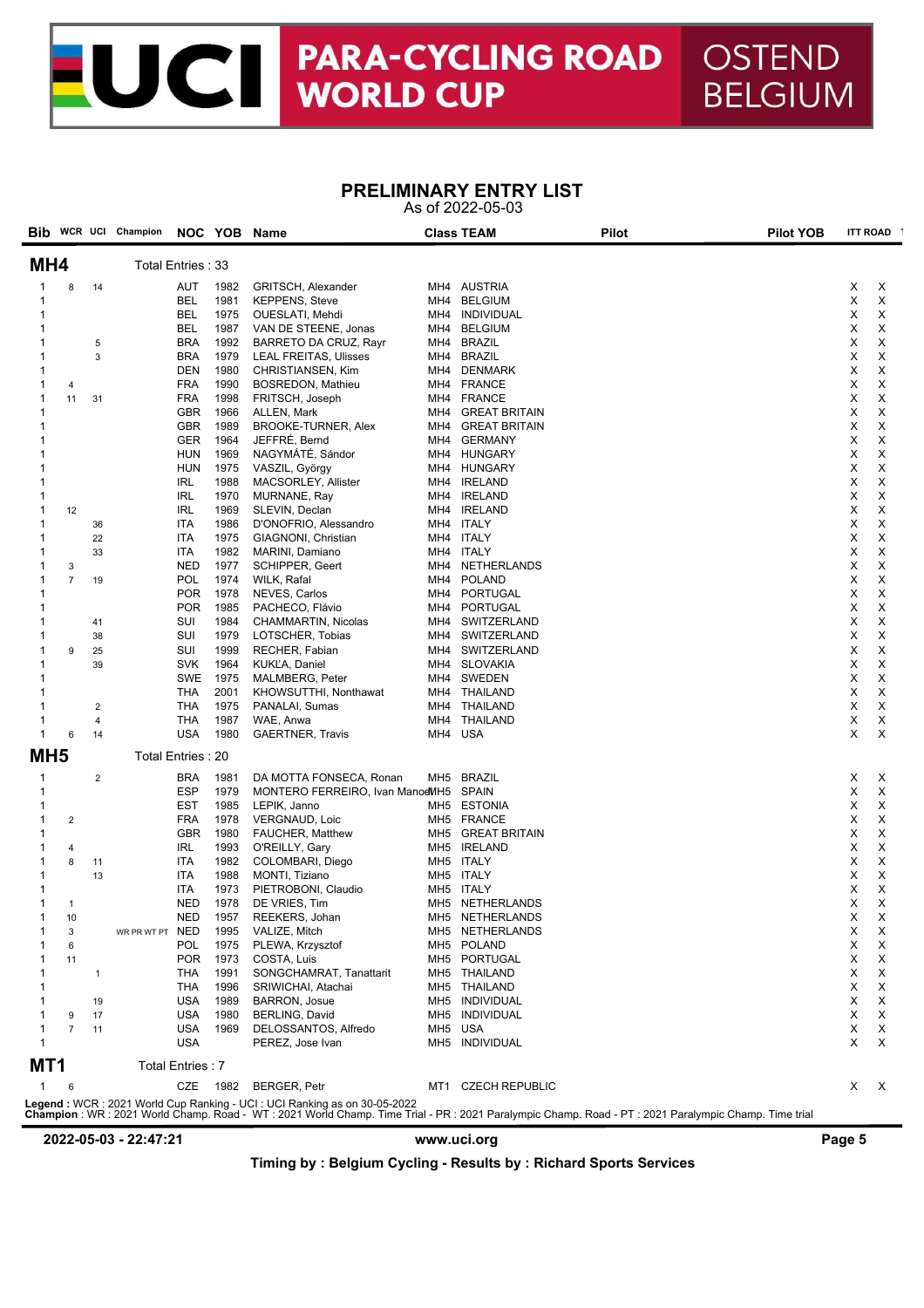### JCI **PARA-CYCLING ROAD WORLD CUP**



#### **PRELIMINARY ENTRY LIST**

As of 2022-05-03

| Bib             |                |                   | WCR UCI Champion |                   | NOC YOB      | Name                                                                       |                        | <b>Class TEAM</b>     | Pilot                                      | <b>Pilot YOB</b> |        | <b>ITT ROAD</b> |
|-----------------|----------------|-------------------|------------------|-------------------|--------------|----------------------------------------------------------------------------|------------------------|-----------------------|--------------------------------------------|------------------|--------|-----------------|
| 1               | 6              |                   |                  | CZE               | 1990         | SEJNA, Roman                                                               | MT1                    | <b>CZECH REPUBLIC</b> |                                            |                  | Х      | Х               |
| 1               | 3              |                   |                  | <b>ESP</b>        | 1996         | GARCIA ABELLA, Gonzalo                                                     | MT1                    | <b>SPAIN</b>          |                                            |                  | X      | X               |
| 1               | 5              |                   |                  | <b>FRA</b>        | 1993         | GESLOT, David                                                              |                        | MT1 FRANCE            |                                            |                  | X      | х               |
| 1               | $\mathbf{1}$   | 4                 | WR WT            | ITA               | 1976         | FARRONI, Giorgio                                                           |                        | MT1 ITALY             |                                            |                  | X      | X               |
| 1               |                |                   |                  | <b>KOR</b>        | 1985         | KIM, Yongki                                                                | MT1                    | SOUTH KOREA           |                                            |                  | X      | X               |
| 1               | $\overline{7}$ | 6                 |                  | SUI               | 1990         | WEY, Fabiano                                                               | MT1                    | SWITZERLAND           |                                            |                  | X      | X               |
| MT <sub>2</sub> |                |                   |                  | Total Entries: 19 |              |                                                                            |                        |                       |                                            |                  |        |                 |
| -1              | -1             |                   | WR               | BEL               | 1998         | CELEN, Tim                                                                 | MT2                    | <b>BELGIUM</b>        |                                            |                  | х      | х               |
| 1               |                |                   |                  | CAN               | 1990         | CORRIVEAU JOLIN, Louis-Albert                                              | MT2                    | CANADA                |                                            |                  | X      | X               |
| 1               |                |                   |                  | CAN               | 1960         | SHETLER, Michael                                                           | MT2                    | CANADA                |                                            |                  | X      | х               |
| 1               | 4              | $\mathbf{1}$      |                  | COL               | 1999         | BETANCOURT QUIROGA, Juan JoseT2                                            |                        | COLOMBIA              |                                            |                  | X      | х               |
|                 | 9              | 6                 |                  | DEN               | 1983         | <b>HEGGELUND, Martin</b>                                                   |                        | MT2 DENMARK           |                                            |                  | х      | х               |
| 1               | $\overline{2}$ |                   | WT               | <b>ESP</b>        | 1991         | REINOSO FIGUEROLA, Joan                                                    | MT2                    | SPAIN                 |                                            |                  | X      | х               |
|                 |                |                   |                  | <b>GBR</b>        | 2004         | <b>BARROW, Felix</b>                                                       | MT2                    | <b>GREAT BRITAIN</b>  |                                            |                  | х      | х               |
| 1               |                | 12                |                  | GER               | 1958         | DURST, Hans-Peter                                                          | MT2                    | <b>GERMANY</b>        |                                            |                  | X      | х               |
|                 |                |                   |                  | GER               | 2000         | <b>ERLENMAIER, Lukas</b>                                                   |                        | MT2 GERMANY           |                                            |                  | X      | х               |
|                 |                |                   |                  | <b>GER</b>        | 1999         | FREYTAG, Friedrich                                                         |                        | MT2 GERMANY           |                                            |                  | X      | X               |
|                 |                |                   |                  | <b>GER</b>        | 1965         | SCHMIDT, Benno                                                             |                        | MT2 GERMANY           |                                            |                  | X      | х               |
|                 |                | 15                |                  | ITA               | 1991         | STACCHIOTTI, Stefano                                                       |                        | MT2 ITALY             |                                            |                  | X      | х               |
|                 |                |                   |                  | <b>JPN</b>        | 2001         | FUKUI, Kazuha                                                              |                        | MT2 JAPAN             |                                            |                  | X      | х               |
|                 |                |                   |                  | NZL               | 1981         | HILLS, Stephen                                                             |                        | MT2 NEW ZEALAND       |                                            |                  | X      | х               |
| 1               | 12             |                   |                  | <b>POR</b>        | 1994         | VIEIRA, Bernardo                                                           |                        | MT2 PORTUGAL          |                                            |                  | X      | х               |
| 1               | $\overline{7}$ | 5                 |                  | <b>ROU</b>        | 1997         | MATICAN, Theodor                                                           |                        | MT2 ROMANIA           |                                            |                  | X      | X               |
| 1               |                | 10                |                  | THA               | 1970         | SAOMUANG, Krit                                                             | MT2                    | <b>THAILAND</b>       |                                            |                  | X      | х               |
| 1               |                | 12                |                  | <b>USA</b>        | 1993         | BOYLE, Ryan                                                                | MT2                    | USA                   |                                            |                  | х      | х               |
| 1               |                | 15                |                  | <b>USA</b>        | 1985         | CONNORS, Dennis                                                            | MT2 USA                |                       |                                            |                  | X      | х               |
| <b>WB</b>       |                |                   |                  | Total Entries: 19 |              |                                                                            |                        |                       |                                            |                  |        |                 |
|                 | 10             | 3                 |                  | ARG               | 1993         | QUIROGA CHICAHUALA, Maria JoseVB                                           |                        | ARGENTINA             | BARROSO Micaela Belen                      | 1997             | X      | х               |
| 1               | $\mathbf{1}$   |                   |                  | BEL               | 1978         | HOET, Griet                                                                | <b>WB</b>              | <b>BELGIUM</b>        | <b>MONSIEUR Anneleen</b>                   | 1978             | X      | X               |
| 1               |                | 5                 |                  | <b>BRA</b>        | 1977         | DUARTE DE OLIVEIRA CORTES, WB                                              |                        | <b>BRAZIL</b>         | DA LUZ DE OLIVEIRA Talita                  | 1997             | X      | X               |
| 1               |                |                   |                  | CAN               | 1990         | SHIBLEY, Carla                                                             | <b>WB</b>              | CANADA                | BROWN Meghan                               | 1981             | X      | X               |
| 1               | 6              | 9                 |                  | <b>FIN</b>        | 1978         | <b>HATUNEN, Pauliina</b>                                                   | <b>WB</b>              | <b>FINLAND</b>        | <b>NIEMINEN Tiina</b>                      | 1979             | X      | X               |
|                 |                |                   |                  | <b>GBR</b>        | 1990         | CLEGG, Elizabeth                                                           | <b>WB</b>              | <b>GREAT BRITAIN</b>  | SCOTT Helen                                | 1990             | X      | X               |
|                 |                |                   |                  | GBR               | 1994         | HOLT, Nia                                                                  | <b>WB</b>              | <b>GREAT BRITAIN</b>  | COLE Amy                                   | 2002             | X      | X               |
|                 |                |                   |                  | GBR               | 1987         | PEASGOOD, Alison                                                           | WB                     | <b>GREAT BRITAIN</b>  | SMITH Hazel                                | 1986             | X      | X               |
|                 | 3              |                   | WR               | <b>GBR</b>        | 1994         | UNWIN, Sophie                                                              | <b>WB</b>              | <b>GREAT BRITAIN</b>  | <b>HOLL Jenny</b>                          | 1999             | X      | X               |
|                 |                |                   |                  | <b>HUN</b>        | 1992         | LENGYEL, Zsófia Éva                                                        | <b>WB</b>              | <b>HUNGARY</b>        | <b>PUNK Adrienn</b>                        | 2000             | X      | X               |
|                 |                |                   | PR PT            | IRL               | 1981         | DUNLEVY, Katie-george                                                      | <b>WB</b>              | <b>IRELAND</b>        | <b>MCCRYSTAL Eve</b>                       | 1978             | X      | X               |
|                 |                |                   |                  | <b>IRL</b>        | 1995         | <b>HEALION, Josephine</b>                                                  | WB                     | <b>IRELAND</b>        | NÍ REACHTAGÁIN Claire                      | 1991             | X      | X               |
|                 |                | 15                |                  | ITA               | 1987         | <b>BRUGNOLI, Ilaria</b>                                                    | <b>WB</b>              | <b>ITALY</b>          | BONETTI Giorgia                            | 2001             | X      | х               |
|                 |                |                   |                  | <b>KOR</b>        | 1981         | KIM, Jiyoung                                                               | WB                     | SOUTH KOREA           | CHOI Jeongeun                              | 1977             | X      | X               |
|                 |                |                   |                  | NZL               | 1984         | PASCOE, Hannah                                                             | <b>WB</b>              | <b>NEW ZEALAND</b>    | <b>THOMPSON Laura</b>                      | 1987             | X      | X               |
|                 |                |                   |                  | <b>SWE</b>        | 1986         | ASPLUND, Jenny                                                             | <b>WB</b>              | SWEDEN                | <b>ASPLUND Jenny</b>                       | 1986             | S      | S               |
|                 | 4              | 9                 |                  | SWE               | 1997         | JANNERING, Louise                                                          | WB                     | <b>SWEDEN</b>         | <b>ELIASSON Jenny</b>                      | 1971             | X      | X               |
| 1               |                | 8<br>$\mathbf{1}$ |                  | THA<br>THA        | 1993<br>1998 | RATSAMEE, Rungarun<br>YIMIN, Wassana                                       | <b>WB</b><br><b>WB</b> | THAILAND<br>THAILAND  | NAPHOM Thipphawan<br>KESTHONGLANG Kanyarat | 2003<br>1999     | X<br>X | X<br>х          |
| WC <sub>1</sub> |                |                   |                  | Total Entries : 2 |              |                                                                            |                        |                       |                                            |                  |        |                 |
| 1               |                |                   |                  | GBR               | 1984         | <b>BROWN, Frances</b>                                                      |                        | WC1 GREAT BRITAIN     |                                            |                  | х      | х               |
| 1               |                |                   |                  | <b>GBR</b>        | 1993         | TOFT, Katie                                                                |                        | WC1 GREAT BRITAIN     |                                            |                  | X      | Х               |
| WC <sub>2</sub> |                |                   |                  | Total Entries: 11 |              |                                                                            |                        |                       |                                            |                  |        |                 |
|                 | 4              | 10                |                  | AUT               | 1976         | MARZINKE, Yvonne                                                           |                        | WC2 AUSTRIA           |                                            |                  | х      | х               |
|                 |                |                   |                  | BEL               | 1968         | GILLIAMS, Nancy                                                            |                        | WC2 BELGIUM           |                                            |                  | х      | х               |
| 1               |                | 4                 |                  | <b>BRA</b>        | 1994         | DE CAMARGO E BARBOSA, Victoria/C2 BRAZIL                                   |                        |                       |                                            |                  | х      | Х               |
| 1               | 1              | 1                 | WT               | COL               | 1995         | MUNEVAR FLOREZ, Daniela CaroliMc2 COLOMBIA                                 |                        |                       |                                            |                  | х      | х               |
|                 | 3              |                   |                  | <b>FRA</b>        | 1978         | RIBAULT, Christelle                                                        |                        | WC2 FRANCE            |                                            |                  | х      | х               |
| 1               | 2              |                   | WR               | GER               | 1995         | HAUSBERGER, Maike                                                          |                        | WC2 GERMANY           |                                            |                  | х      | х               |
|                 |                |                   |                  |                   |              | Legend : WCR : 2021 World Cup Ranking - UCI : UCI Ranking as on 30-05-2022 |                        |                       |                                            |                  |        |                 |

**2022-05-03 - 22:47:21 www.uci.org Page 6**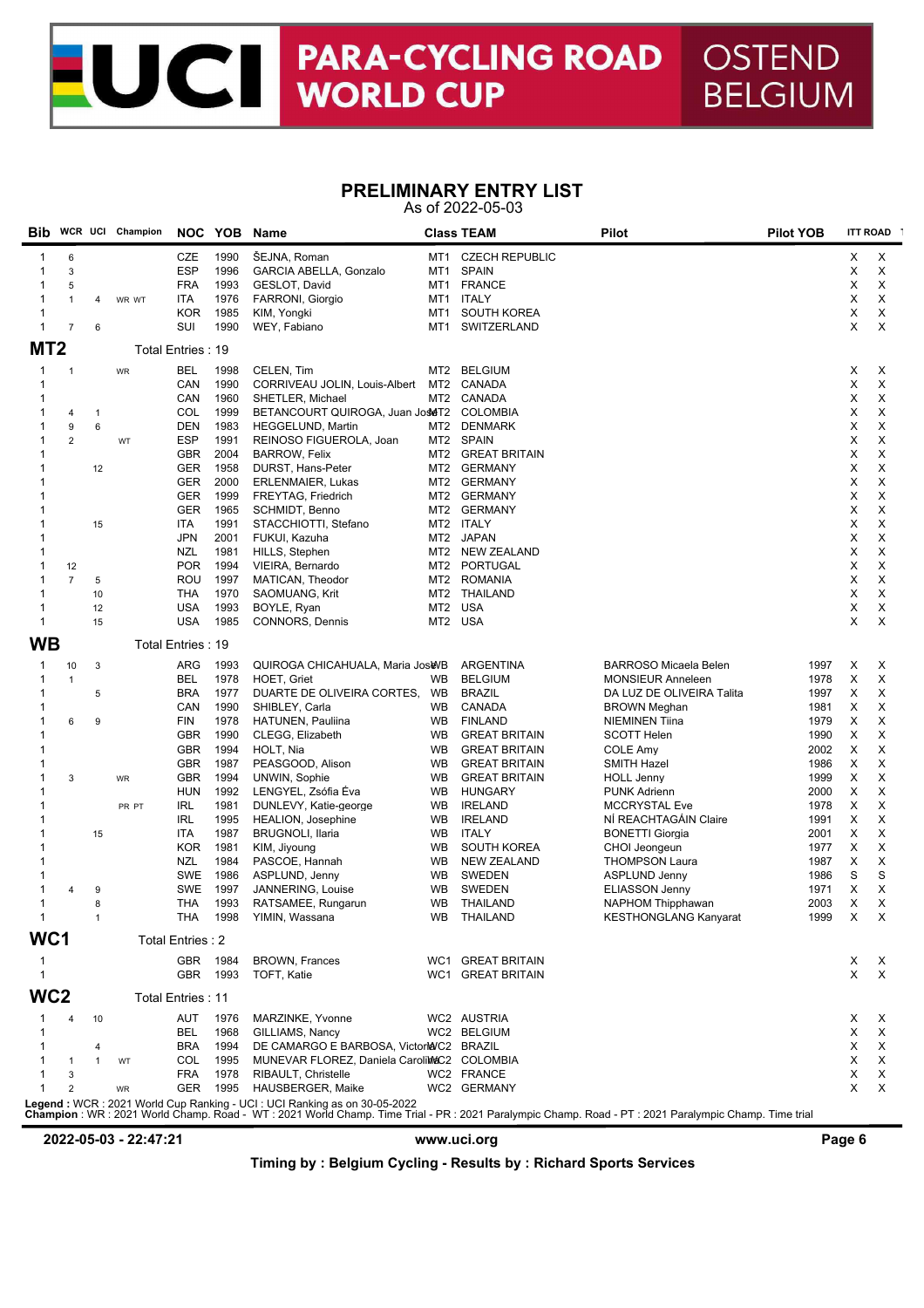## CH PARA-CYCLING ROAD OSTEND<br>WORLD CUP BELGIUM



#### **PRELIMINARY ENTRY LIST**

As of 2022-05-03

| PLEBANI, Veronica Yoko<br>WC2 ITALY<br>1996<br>х<br>4<br>ITA<br>1<br><b>JPN</b><br>X<br>1994<br>FUJII. Miho<br>WC2 JAPAN<br>1<br>X<br>NZL<br>1989<br>ELLINGTON, Sarah<br>WC2 NEW ZEALAND<br>1<br>3<br>SUI<br>X<br>1996<br>RIGLING, Flurina<br>WC2 SWITZERLAND<br>1<br>6<br>8<br>X<br>1<br><b>USA</b><br>1984<br>WC2 USA<br>JONES, Allison<br>8<br>WC3<br>Total Entries: 12<br>PEMBLE, Mel<br>WC3 CANADA<br>х<br>CAN<br>2000<br>1<br><b>FRA</b><br>1987<br>MARC, Elise<br>WC3 FRANCE<br>X<br>1<br>5<br><b>GBR</b><br>2000<br>SCHRAGER, Daphne<br>X<br>1<br><b>WC3 GREAT BRITAIN</b><br>$\mathbf{1}$<br><b>GER</b><br>1985<br>WC3 GERMANY<br>X<br>1<br>SCHINDLER, Denise<br><b>GRE</b><br>2003<br>STAMATOGIANNOPOULOU, MariaWC3<br><b>GREECE</b><br>X<br>1<br>4<br>1995<br>WC3 IRELAND<br>X<br>1<br><b>IRL</b><br>TIMOTHY, Richael<br><b>JPN</b><br>1970<br>WC3 JAPAN<br>X<br>1<br>SUGIURA, Keiko<br>$\overline{7}$<br>PR PT<br>1997<br>WC3 NETHERLANDS<br>X<br>1<br><b>NED</b><br>VAN DEN AARSSEN, Aniek<br>4<br><b>NED</b><br>X<br>1<br>1976<br>VAN DEN BROEK, Andrea<br>WC3 NETHERLANDS<br><b>SWE</b><br>1979<br>WC3<br>X<br>1<br>BECK, Anna<br>SWEDEN<br>2<br>3<br>WR WT<br><b>USA</b><br>1995<br>WC3<br>USA<br>X<br>1<br>$\mathbf{1}$<br>BROWN, Clara<br>4<br><b>USA</b><br>1976<br>WC3 USA<br>X<br>1<br>3<br>WHITMORE, Jamie<br>8<br>WC4<br>Total Entries: 5<br>WC4 CANADA<br>X<br>CAN<br>1983<br>MOLNAR, Marie-Claude<br>1<br>WR WT<br>X<br>CAN<br>1994<br>SHAW, Keely<br>WC4 CANADA<br>1<br>1986<br>X<br><b>FRA</b><br>ALENCON, Katell<br>WC4 FRANCE<br>1<br>3<br>х<br><b>USA</b><br>1987<br>BOSCO, Samantha<br>WC4 USA<br>1<br>$\mathbf{1}$<br>8<br><b>USA</b><br>1977<br>X<br>1<br>10<br>9<br>TRUESDALE, Christina<br>WC4 INDIVIDUAL<br>WC <sub>5</sub><br>Total Entries: 15<br>х<br>ARG<br>1986<br>DELGADO, Mariela Analia<br>WC5 ARGENTINA<br>2<br>1<br>4<br>X<br><b>ARG</b><br>1992<br>GONZALEZ, Maria Belen<br>WC5<br>ARGENTINA<br>1<br>COL<br>1992<br>X<br>OSSA VELOZA, Paula Andrea<br>WC5 COLOMBIA<br>6<br>3<br>1<br>2004<br>X<br>3<br><b>FRA</b><br>GAUGAIN, Heidi<br>WC5<br>FRANCE<br>1<br><b>GBR</b><br>LANE-WRIGHT, Crystal<br>X<br>1985<br>WC5 GREAT BRITAIN<br>1<br>$\mathbf{1}$<br>X<br><b>GBR</b><br>1999<br>1<br>NEWBERRY, Morgan<br>WC <sub>5</sub><br>GREAT BRITAIN<br>X<br>GER<br>1972<br><b>BRACHTENDORF, Kerstin</b><br>WC5 GERMANY<br>1<br><b>GER</b><br>2004<br>X<br>1<br>LAWS, Vanessa<br>WC5<br>GERMANY<br>X<br><b>HUN</b><br>1992<br>KRUPPA, Evelin Mária<br>WC5<br>HUNGARY<br>1<br>X<br>ITA<br>1996<br>CRETTI, Claudia<br>WC5 ITALY<br>1<br>2<br>15<br>X<br>4<br>ITA<br>1980<br>MELE, Eleonora<br>WC5 ITALY<br>1<br>12 | Х<br>х<br>Х<br>х<br>X<br>х<br>X<br>X<br>X<br>X<br>X<br>X<br>X<br>X<br>X<br>X<br>X<br>х<br>X<br>X<br>X |
|-----------------------------------------------------------------------------------------------------------------------------------------------------------------------------------------------------------------------------------------------------------------------------------------------------------------------------------------------------------------------------------------------------------------------------------------------------------------------------------------------------------------------------------------------------------------------------------------------------------------------------------------------------------------------------------------------------------------------------------------------------------------------------------------------------------------------------------------------------------------------------------------------------------------------------------------------------------------------------------------------------------------------------------------------------------------------------------------------------------------------------------------------------------------------------------------------------------------------------------------------------------------------------------------------------------------------------------------------------------------------------------------------------------------------------------------------------------------------------------------------------------------------------------------------------------------------------------------------------------------------------------------------------------------------------------------------------------------------------------------------------------------------------------------------------------------------------------------------------------------------------------------------------------------------------------------------------------------------------------------------------------------------------------------------------------------------------------------------------------------------------------------------------------------------------------------------------------------------------------------------------------------------------------------------------------------------------------------------------------------------------------------------------------------------------------------------------------------------------------------------------------------------------------------------------------------------------------------------------------------------------------------------------------|-------------------------------------------------------------------------------------------------------|
|                                                                                                                                                                                                                                                                                                                                                                                                                                                                                                                                                                                                                                                                                                                                                                                                                                                                                                                                                                                                                                                                                                                                                                                                                                                                                                                                                                                                                                                                                                                                                                                                                                                                                                                                                                                                                                                                                                                                                                                                                                                                                                                                                                                                                                                                                                                                                                                                                                                                                                                                                                                                                                                           |                                                                                                       |
|                                                                                                                                                                                                                                                                                                                                                                                                                                                                                                                                                                                                                                                                                                                                                                                                                                                                                                                                                                                                                                                                                                                                                                                                                                                                                                                                                                                                                                                                                                                                                                                                                                                                                                                                                                                                                                                                                                                                                                                                                                                                                                                                                                                                                                                                                                                                                                                                                                                                                                                                                                                                                                                           |                                                                                                       |
|                                                                                                                                                                                                                                                                                                                                                                                                                                                                                                                                                                                                                                                                                                                                                                                                                                                                                                                                                                                                                                                                                                                                                                                                                                                                                                                                                                                                                                                                                                                                                                                                                                                                                                                                                                                                                                                                                                                                                                                                                                                                                                                                                                                                                                                                                                                                                                                                                                                                                                                                                                                                                                                           |                                                                                                       |
|                                                                                                                                                                                                                                                                                                                                                                                                                                                                                                                                                                                                                                                                                                                                                                                                                                                                                                                                                                                                                                                                                                                                                                                                                                                                                                                                                                                                                                                                                                                                                                                                                                                                                                                                                                                                                                                                                                                                                                                                                                                                                                                                                                                                                                                                                                                                                                                                                                                                                                                                                                                                                                                           |                                                                                                       |
|                                                                                                                                                                                                                                                                                                                                                                                                                                                                                                                                                                                                                                                                                                                                                                                                                                                                                                                                                                                                                                                                                                                                                                                                                                                                                                                                                                                                                                                                                                                                                                                                                                                                                                                                                                                                                                                                                                                                                                                                                                                                                                                                                                                                                                                                                                                                                                                                                                                                                                                                                                                                                                                           |                                                                                                       |
|                                                                                                                                                                                                                                                                                                                                                                                                                                                                                                                                                                                                                                                                                                                                                                                                                                                                                                                                                                                                                                                                                                                                                                                                                                                                                                                                                                                                                                                                                                                                                                                                                                                                                                                                                                                                                                                                                                                                                                                                                                                                                                                                                                                                                                                                                                                                                                                                                                                                                                                                                                                                                                                           |                                                                                                       |
|                                                                                                                                                                                                                                                                                                                                                                                                                                                                                                                                                                                                                                                                                                                                                                                                                                                                                                                                                                                                                                                                                                                                                                                                                                                                                                                                                                                                                                                                                                                                                                                                                                                                                                                                                                                                                                                                                                                                                                                                                                                                                                                                                                                                                                                                                                                                                                                                                                                                                                                                                                                                                                                           |                                                                                                       |
|                                                                                                                                                                                                                                                                                                                                                                                                                                                                                                                                                                                                                                                                                                                                                                                                                                                                                                                                                                                                                                                                                                                                                                                                                                                                                                                                                                                                                                                                                                                                                                                                                                                                                                                                                                                                                                                                                                                                                                                                                                                                                                                                                                                                                                                                                                                                                                                                                                                                                                                                                                                                                                                           |                                                                                                       |
|                                                                                                                                                                                                                                                                                                                                                                                                                                                                                                                                                                                                                                                                                                                                                                                                                                                                                                                                                                                                                                                                                                                                                                                                                                                                                                                                                                                                                                                                                                                                                                                                                                                                                                                                                                                                                                                                                                                                                                                                                                                                                                                                                                                                                                                                                                                                                                                                                                                                                                                                                                                                                                                           |                                                                                                       |
|                                                                                                                                                                                                                                                                                                                                                                                                                                                                                                                                                                                                                                                                                                                                                                                                                                                                                                                                                                                                                                                                                                                                                                                                                                                                                                                                                                                                                                                                                                                                                                                                                                                                                                                                                                                                                                                                                                                                                                                                                                                                                                                                                                                                                                                                                                                                                                                                                                                                                                                                                                                                                                                           |                                                                                                       |
|                                                                                                                                                                                                                                                                                                                                                                                                                                                                                                                                                                                                                                                                                                                                                                                                                                                                                                                                                                                                                                                                                                                                                                                                                                                                                                                                                                                                                                                                                                                                                                                                                                                                                                                                                                                                                                                                                                                                                                                                                                                                                                                                                                                                                                                                                                                                                                                                                                                                                                                                                                                                                                                           |                                                                                                       |
|                                                                                                                                                                                                                                                                                                                                                                                                                                                                                                                                                                                                                                                                                                                                                                                                                                                                                                                                                                                                                                                                                                                                                                                                                                                                                                                                                                                                                                                                                                                                                                                                                                                                                                                                                                                                                                                                                                                                                                                                                                                                                                                                                                                                                                                                                                                                                                                                                                                                                                                                                                                                                                                           |                                                                                                       |
|                                                                                                                                                                                                                                                                                                                                                                                                                                                                                                                                                                                                                                                                                                                                                                                                                                                                                                                                                                                                                                                                                                                                                                                                                                                                                                                                                                                                                                                                                                                                                                                                                                                                                                                                                                                                                                                                                                                                                                                                                                                                                                                                                                                                                                                                                                                                                                                                                                                                                                                                                                                                                                                           |                                                                                                       |
|                                                                                                                                                                                                                                                                                                                                                                                                                                                                                                                                                                                                                                                                                                                                                                                                                                                                                                                                                                                                                                                                                                                                                                                                                                                                                                                                                                                                                                                                                                                                                                                                                                                                                                                                                                                                                                                                                                                                                                                                                                                                                                                                                                                                                                                                                                                                                                                                                                                                                                                                                                                                                                                           |                                                                                                       |
|                                                                                                                                                                                                                                                                                                                                                                                                                                                                                                                                                                                                                                                                                                                                                                                                                                                                                                                                                                                                                                                                                                                                                                                                                                                                                                                                                                                                                                                                                                                                                                                                                                                                                                                                                                                                                                                                                                                                                                                                                                                                                                                                                                                                                                                                                                                                                                                                                                                                                                                                                                                                                                                           |                                                                                                       |
|                                                                                                                                                                                                                                                                                                                                                                                                                                                                                                                                                                                                                                                                                                                                                                                                                                                                                                                                                                                                                                                                                                                                                                                                                                                                                                                                                                                                                                                                                                                                                                                                                                                                                                                                                                                                                                                                                                                                                                                                                                                                                                                                                                                                                                                                                                                                                                                                                                                                                                                                                                                                                                                           |                                                                                                       |
|                                                                                                                                                                                                                                                                                                                                                                                                                                                                                                                                                                                                                                                                                                                                                                                                                                                                                                                                                                                                                                                                                                                                                                                                                                                                                                                                                                                                                                                                                                                                                                                                                                                                                                                                                                                                                                                                                                                                                                                                                                                                                                                                                                                                                                                                                                                                                                                                                                                                                                                                                                                                                                                           |                                                                                                       |
|                                                                                                                                                                                                                                                                                                                                                                                                                                                                                                                                                                                                                                                                                                                                                                                                                                                                                                                                                                                                                                                                                                                                                                                                                                                                                                                                                                                                                                                                                                                                                                                                                                                                                                                                                                                                                                                                                                                                                                                                                                                                                                                                                                                                                                                                                                                                                                                                                                                                                                                                                                                                                                                           |                                                                                                       |
|                                                                                                                                                                                                                                                                                                                                                                                                                                                                                                                                                                                                                                                                                                                                                                                                                                                                                                                                                                                                                                                                                                                                                                                                                                                                                                                                                                                                                                                                                                                                                                                                                                                                                                                                                                                                                                                                                                                                                                                                                                                                                                                                                                                                                                                                                                                                                                                                                                                                                                                                                                                                                                                           |                                                                                                       |
|                                                                                                                                                                                                                                                                                                                                                                                                                                                                                                                                                                                                                                                                                                                                                                                                                                                                                                                                                                                                                                                                                                                                                                                                                                                                                                                                                                                                                                                                                                                                                                                                                                                                                                                                                                                                                                                                                                                                                                                                                                                                                                                                                                                                                                                                                                                                                                                                                                                                                                                                                                                                                                                           |                                                                                                       |
|                                                                                                                                                                                                                                                                                                                                                                                                                                                                                                                                                                                                                                                                                                                                                                                                                                                                                                                                                                                                                                                                                                                                                                                                                                                                                                                                                                                                                                                                                                                                                                                                                                                                                                                                                                                                                                                                                                                                                                                                                                                                                                                                                                                                                                                                                                                                                                                                                                                                                                                                                                                                                                                           |                                                                                                       |
|                                                                                                                                                                                                                                                                                                                                                                                                                                                                                                                                                                                                                                                                                                                                                                                                                                                                                                                                                                                                                                                                                                                                                                                                                                                                                                                                                                                                                                                                                                                                                                                                                                                                                                                                                                                                                                                                                                                                                                                                                                                                                                                                                                                                                                                                                                                                                                                                                                                                                                                                                                                                                                                           | X                                                                                                     |
|                                                                                                                                                                                                                                                                                                                                                                                                                                                                                                                                                                                                                                                                                                                                                                                                                                                                                                                                                                                                                                                                                                                                                                                                                                                                                                                                                                                                                                                                                                                                                                                                                                                                                                                                                                                                                                                                                                                                                                                                                                                                                                                                                                                                                                                                                                                                                                                                                                                                                                                                                                                                                                                           |                                                                                                       |
|                                                                                                                                                                                                                                                                                                                                                                                                                                                                                                                                                                                                                                                                                                                                                                                                                                                                                                                                                                                                                                                                                                                                                                                                                                                                                                                                                                                                                                                                                                                                                                                                                                                                                                                                                                                                                                                                                                                                                                                                                                                                                                                                                                                                                                                                                                                                                                                                                                                                                                                                                                                                                                                           | х                                                                                                     |
|                                                                                                                                                                                                                                                                                                                                                                                                                                                                                                                                                                                                                                                                                                                                                                                                                                                                                                                                                                                                                                                                                                                                                                                                                                                                                                                                                                                                                                                                                                                                                                                                                                                                                                                                                                                                                                                                                                                                                                                                                                                                                                                                                                                                                                                                                                                                                                                                                                                                                                                                                                                                                                                           | X                                                                                                     |
|                                                                                                                                                                                                                                                                                                                                                                                                                                                                                                                                                                                                                                                                                                                                                                                                                                                                                                                                                                                                                                                                                                                                                                                                                                                                                                                                                                                                                                                                                                                                                                                                                                                                                                                                                                                                                                                                                                                                                                                                                                                                                                                                                                                                                                                                                                                                                                                                                                                                                                                                                                                                                                                           | х                                                                                                     |
|                                                                                                                                                                                                                                                                                                                                                                                                                                                                                                                                                                                                                                                                                                                                                                                                                                                                                                                                                                                                                                                                                                                                                                                                                                                                                                                                                                                                                                                                                                                                                                                                                                                                                                                                                                                                                                                                                                                                                                                                                                                                                                                                                                                                                                                                                                                                                                                                                                                                                                                                                                                                                                                           | X                                                                                                     |
|                                                                                                                                                                                                                                                                                                                                                                                                                                                                                                                                                                                                                                                                                                                                                                                                                                                                                                                                                                                                                                                                                                                                                                                                                                                                                                                                                                                                                                                                                                                                                                                                                                                                                                                                                                                                                                                                                                                                                                                                                                                                                                                                                                                                                                                                                                                                                                                                                                                                                                                                                                                                                                                           | X                                                                                                     |
|                                                                                                                                                                                                                                                                                                                                                                                                                                                                                                                                                                                                                                                                                                                                                                                                                                                                                                                                                                                                                                                                                                                                                                                                                                                                                                                                                                                                                                                                                                                                                                                                                                                                                                                                                                                                                                                                                                                                                                                                                                                                                                                                                                                                                                                                                                                                                                                                                                                                                                                                                                                                                                                           | X<br>X                                                                                                |
|                                                                                                                                                                                                                                                                                                                                                                                                                                                                                                                                                                                                                                                                                                                                                                                                                                                                                                                                                                                                                                                                                                                                                                                                                                                                                                                                                                                                                                                                                                                                                                                                                                                                                                                                                                                                                                                                                                                                                                                                                                                                                                                                                                                                                                                                                                                                                                                                                                                                                                                                                                                                                                                           | X                                                                                                     |
|                                                                                                                                                                                                                                                                                                                                                                                                                                                                                                                                                                                                                                                                                                                                                                                                                                                                                                                                                                                                                                                                                                                                                                                                                                                                                                                                                                                                                                                                                                                                                                                                                                                                                                                                                                                                                                                                                                                                                                                                                                                                                                                                                                                                                                                                                                                                                                                                                                                                                                                                                                                                                                                           | х                                                                                                     |
|                                                                                                                                                                                                                                                                                                                                                                                                                                                                                                                                                                                                                                                                                                                                                                                                                                                                                                                                                                                                                                                                                                                                                                                                                                                                                                                                                                                                                                                                                                                                                                                                                                                                                                                                                                                                                                                                                                                                                                                                                                                                                                                                                                                                                                                                                                                                                                                                                                                                                                                                                                                                                                                           | X                                                                                                     |
|                                                                                                                                                                                                                                                                                                                                                                                                                                                                                                                                                                                                                                                                                                                                                                                                                                                                                                                                                                                                                                                                                                                                                                                                                                                                                                                                                                                                                                                                                                                                                                                                                                                                                                                                                                                                                                                                                                                                                                                                                                                                                                                                                                                                                                                                                                                                                                                                                                                                                                                                                                                                                                                           | X                                                                                                     |
| 2000<br>X<br>1<br>ITA<br>ROMELLI, Agnese<br>WC5<br>ITALY<br>19                                                                                                                                                                                                                                                                                                                                                                                                                                                                                                                                                                                                                                                                                                                                                                                                                                                                                                                                                                                                                                                                                                                                                                                                                                                                                                                                                                                                                                                                                                                                                                                                                                                                                                                                                                                                                                                                                                                                                                                                                                                                                                                                                                                                                                                                                                                                                                                                                                                                                                                                                                                            | X                                                                                                     |
| <b>NZL</b><br>X<br>1992<br><b>MURRAY, Nicole</b><br>WC <sub>5</sub><br>NEW ZEALAND<br>1                                                                                                                                                                                                                                                                                                                                                                                                                                                                                                                                                                                                                                                                                                                                                                                                                                                                                                                                                                                                                                                                                                                                                                                                                                                                                                                                                                                                                                                                                                                                                                                                                                                                                                                                                                                                                                                                                                                                                                                                                                                                                                                                                                                                                                                                                                                                                                                                                                                                                                                                                                   | х                                                                                                     |
| <b>USA</b><br>1986<br>X<br>1<br>RAYMOND, Hannah<br>WC5<br>INDIVIDUAL<br>5<br>X<br>$\overline{7}$<br>$\mathbf{1}$                                                                                                                                                                                                                                                                                                                                                                                                                                                                                                                                                                                                                                                                                                                                                                                                                                                                                                                                                                                                                                                                                                                                                                                                                                                                                                                                                                                                                                                                                                                                                                                                                                                                                                                                                                                                                                                                                                                                                                                                                                                                                                                                                                                                                                                                                                                                                                                                                                                                                                                                          | х                                                                                                     |
| <b>USA</b><br>1976<br>SCHUBLE, Jennifer<br>WC5<br>INDIVIDUAL<br>15                                                                                                                                                                                                                                                                                                                                                                                                                                                                                                                                                                                                                                                                                                                                                                                                                                                                                                                                                                                                                                                                                                                                                                                                                                                                                                                                                                                                                                                                                                                                                                                                                                                                                                                                                                                                                                                                                                                                                                                                                                                                                                                                                                                                                                                                                                                                                                                                                                                                                                                                                                                        | х                                                                                                     |
| WH <sub>1</sub><br>Total Entries: 2                                                                                                                                                                                                                                                                                                                                                                                                                                                                                                                                                                                                                                                                                                                                                                                                                                                                                                                                                                                                                                                                                                                                                                                                                                                                                                                                                                                                                                                                                                                                                                                                                                                                                                                                                                                                                                                                                                                                                                                                                                                                                                                                                                                                                                                                                                                                                                                                                                                                                                                                                                                                                       |                                                                                                       |
| CANIPARI, Simona<br>ITA<br>1968<br>ITALY<br>х<br>1<br>WH1<br>3<br>WR WT<br>$\mathbf{1}$<br><b>ITA</b><br>2000<br>PROCIDA, Angela<br>X<br>$\overline{c}$<br>WH1 ITALY                                                                                                                                                                                                                                                                                                                                                                                                                                                                                                                                                                                                                                                                                                                                                                                                                                                                                                                                                                                                                                                                                                                                                                                                                                                                                                                                                                                                                                                                                                                                                                                                                                                                                                                                                                                                                                                                                                                                                                                                                                                                                                                                                                                                                                                                                                                                                                                                                                                                                      | х<br>X                                                                                                |
| WH <sub>2</sub><br>Total Entries: 1                                                                                                                                                                                                                                                                                                                                                                                                                                                                                                                                                                                                                                                                                                                                                                                                                                                                                                                                                                                                                                                                                                                                                                                                                                                                                                                                                                                                                                                                                                                                                                                                                                                                                                                                                                                                                                                                                                                                                                                                                                                                                                                                                                                                                                                                                                                                                                                                                                                                                                                                                                                                                       |                                                                                                       |
| <b>ITA</b><br>X<br>1970<br>AMADEO, Roberta<br>WH2 ITALY<br>3<br>WR WT                                                                                                                                                                                                                                                                                                                                                                                                                                                                                                                                                                                                                                                                                                                                                                                                                                                                                                                                                                                                                                                                                                                                                                                                                                                                                                                                                                                                                                                                                                                                                                                                                                                                                                                                                                                                                                                                                                                                                                                                                                                                                                                                                                                                                                                                                                                                                                                                                                                                                                                                                                                     | х                                                                                                     |
|                                                                                                                                                                                                                                                                                                                                                                                                                                                                                                                                                                                                                                                                                                                                                                                                                                                                                                                                                                                                                                                                                                                                                                                                                                                                                                                                                                                                                                                                                                                                                                                                                                                                                                                                                                                                                                                                                                                                                                                                                                                                                                                                                                                                                                                                                                                                                                                                                                                                                                                                                                                                                                                           |                                                                                                       |
| WH <sub>3</sub><br>Total Entries: 15                                                                                                                                                                                                                                                                                                                                                                                                                                                                                                                                                                                                                                                                                                                                                                                                                                                                                                                                                                                                                                                                                                                                                                                                                                                                                                                                                                                                                                                                                                                                                                                                                                                                                                                                                                                                                                                                                                                                                                                                                                                                                                                                                                                                                                                                                                                                                                                                                                                                                                                                                                                                                      |                                                                                                       |
| BEL<br>1982<br>VANDEVYVER, Laurence<br>WH3 BELGIUM<br>х<br>5<br>1<br>WH3 BRAZIL<br><b>BRA</b><br>1994<br>GARCIA, Mariana<br>х<br>1                                                                                                                                                                                                                                                                                                                                                                                                                                                                                                                                                                                                                                                                                                                                                                                                                                                                                                                                                                                                                                                                                                                                                                                                                                                                                                                                                                                                                                                                                                                                                                                                                                                                                                                                                                                                                                                                                                                                                                                                                                                                                                                                                                                                                                                                                                                                                                                                                                                                                                                        | х<br>х                                                                                                |
| 3<br>MARTINS MALAVAZZI, Jady<br>WH3 BRAZIL<br><b>BRA</b><br>1994<br>X<br>1<br>$\mathbf{1}$                                                                                                                                                                                                                                                                                                                                                                                                                                                                                                                                                                                                                                                                                                                                                                                                                                                                                                                                                                                                                                                                                                                                                                                                                                                                                                                                                                                                                                                                                                                                                                                                                                                                                                                                                                                                                                                                                                                                                                                                                                                                                                                                                                                                                                                                                                                                                                                                                                                                                                                                                                | Х                                                                                                     |
| ANTOŠOVÁ, Kateřina<br>CZE<br>1965<br>WH3 CZECH REPUBLIC<br>х<br>$\overline{7}$<br>1                                                                                                                                                                                                                                                                                                                                                                                                                                                                                                                                                                                                                                                                                                                                                                                                                                                                                                                                                                                                                                                                                                                                                                                                                                                                                                                                                                                                                                                                                                                                                                                                                                                                                                                                                                                                                                                                                                                                                                                                                                                                                                                                                                                                                                                                                                                                                                                                                                                                                                                                                                       | х                                                                                                     |
| 10<br><b>FRA</b><br>1993<br>GAY, Meggie<br>WH3 FRANCE<br>X<br>1<br>6                                                                                                                                                                                                                                                                                                                                                                                                                                                                                                                                                                                                                                                                                                                                                                                                                                                                                                                                                                                                                                                                                                                                                                                                                                                                                                                                                                                                                                                                                                                                                                                                                                                                                                                                                                                                                                                                                                                                                                                                                                                                                                                                                                                                                                                                                                                                                                                                                                                                                                                                                                                      | Х                                                                                                     |
| GER<br>1974<br>PIJAHN, Yvonne<br>WH3 GERMANY<br>х<br>1                                                                                                                                                                                                                                                                                                                                                                                                                                                                                                                                                                                                                                                                                                                                                                                                                                                                                                                                                                                                                                                                                                                                                                                                                                                                                                                                                                                                                                                                                                                                                                                                                                                                                                                                                                                                                                                                                                                                                                                                                                                                                                                                                                                                                                                                                                                                                                                                                                                                                                                                                                                                    | х                                                                                                     |
| X<br>1<br>GER<br>1985<br>ZEYEN, Annika<br>WH3 GERMANY<br>WR PT                                                                                                                                                                                                                                                                                                                                                                                                                                                                                                                                                                                                                                                                                                                                                                                                                                                                                                                                                                                                                                                                                                                                                                                                                                                                                                                                                                                                                                                                                                                                                                                                                                                                                                                                                                                                                                                                                                                                                                                                                                                                                                                                                                                                                                                                                                                                                                                                                                                                                                                                                                                            | Х                                                                                                     |

Legend : WCR : 2021 World Cup Ranking - UCI : UCI Ranking as on 30-05-2022<br>Champion : WR : 2021 World Champ. Road - WT : 2021 World Champ. Time Trial - PR : 2021 Paralympic Champ. Road - PT : 2021 Paralympic Champ. Time t

**2022-05-03 - 22:47:21 www.uci.org Page 7**